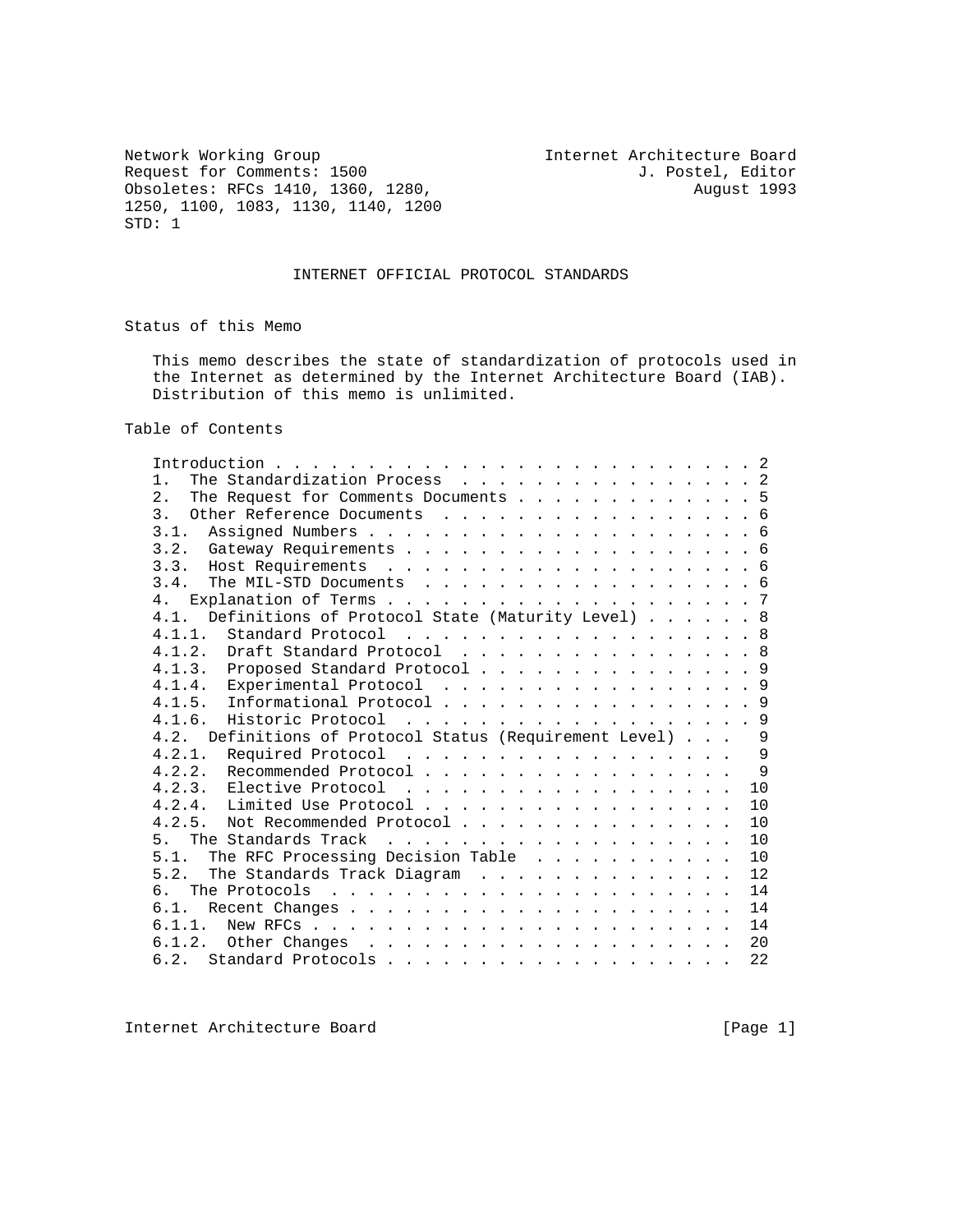| 6.3.         |      |  | 24                                                                                                                                                                                                                                                                                                                                                                                                                                                                                                                                            |
|--------------|------|--|-----------------------------------------------------------------------------------------------------------------------------------------------------------------------------------------------------------------------------------------------------------------------------------------------------------------------------------------------------------------------------------------------------------------------------------------------------------------------------------------------------------------------------------------------|
| 6.4.         |      |  | 25                                                                                                                                                                                                                                                                                                                                                                                                                                                                                                                                            |
| 6.5.         |      |  | 26                                                                                                                                                                                                                                                                                                                                                                                                                                                                                                                                            |
| 6.6.         |      |  | 28                                                                                                                                                                                                                                                                                                                                                                                                                                                                                                                                            |
| 6.7.         |      |  | 29                                                                                                                                                                                                                                                                                                                                                                                                                                                                                                                                            |
|              |      |  | 30                                                                                                                                                                                                                                                                                                                                                                                                                                                                                                                                            |
|              |      |  | 31                                                                                                                                                                                                                                                                                                                                                                                                                                                                                                                                            |
| $7_{\ldots}$ |      |  | 32                                                                                                                                                                                                                                                                                                                                                                                                                                                                                                                                            |
| 7.1.         |      |  | 32                                                                                                                                                                                                                                                                                                                                                                                                                                                                                                                                            |
|              |      |  | 32                                                                                                                                                                                                                                                                                                                                                                                                                                                                                                                                            |
|              |      |  | 33                                                                                                                                                                                                                                                                                                                                                                                                                                                                                                                                            |
|              |      |  | 34                                                                                                                                                                                                                                                                                                                                                                                                                                                                                                                                            |
|              |      |  | 34                                                                                                                                                                                                                                                                                                                                                                                                                                                                                                                                            |
|              |      |  | 35                                                                                                                                                                                                                                                                                                                                                                                                                                                                                                                                            |
| 7.4.         |      |  | 35                                                                                                                                                                                                                                                                                                                                                                                                                                                                                                                                            |
|              |      |  | 36                                                                                                                                                                                                                                                                                                                                                                                                                                                                                                                                            |
|              |      |  | 36                                                                                                                                                                                                                                                                                                                                                                                                                                                                                                                                            |
| 9.           |      |  | 36                                                                                                                                                                                                                                                                                                                                                                                                                                                                                                                                            |
|              | 7.3. |  | Network-Specific Standard Protocols<br>Draft Standard Protocols<br>Proposed Standard Protocols<br>Experimental Protocols<br>6.8. Informational Protocols<br>IAB, IETF, and IRTF Contacts<br>7.1.1. Internet Architecture Board (IAB) Contact<br>7.1.2. Internet Engineering Task Force (IETF) Contact<br>7.1.3. Internet Research Task Force (IRTF) Contact<br>7.2. Internet Assigned Numbers Authority (IANA) Contact<br>Request for Comments Editor Contact<br>Network Information Center Contact<br>7.5. Sources for Requests for Comments |

Introduction

 A discussion of the standardization process and the RFC document series is presented first, followed by an explanation of the terms. Sections 6.2 - 6.9 contain the lists of protocols in each stage of standardization. Finally are pointers to references and contacts for further information.

 This memo is intended to be issued approximately quarterly; please be sure the copy you are reading is current. Current copies may be obtained from the Network Information Center (INTERNIC) or from the Internet Assigned Numbers Authority (IANA) (see the contact information at the end of this memo). Do not use this edition after 31-October-93.

 See Section 6.1 for a description of recent changes. In the official lists in sections 6.2 - 6.9, an asterisk (\*) next to a protocol denotes that it is new to this document or has been moved from one protocol level to another, or differs from the previous edition of this document.

1. The Standardization Process

 The Internet Architecture Board maintains this list of documents that define standards for the Internet protocol suite. See RFC-1358 for the charter of the IAB and RFC-1160 for an explanation of the role and organization of the IAB and its subsidiary groups, the Internet Engineering Task Force (IETF) and the Internet Research Task Force (IRTF). Each of these groups has a steering group called the IESG

Internet Architecture Board [Page 2]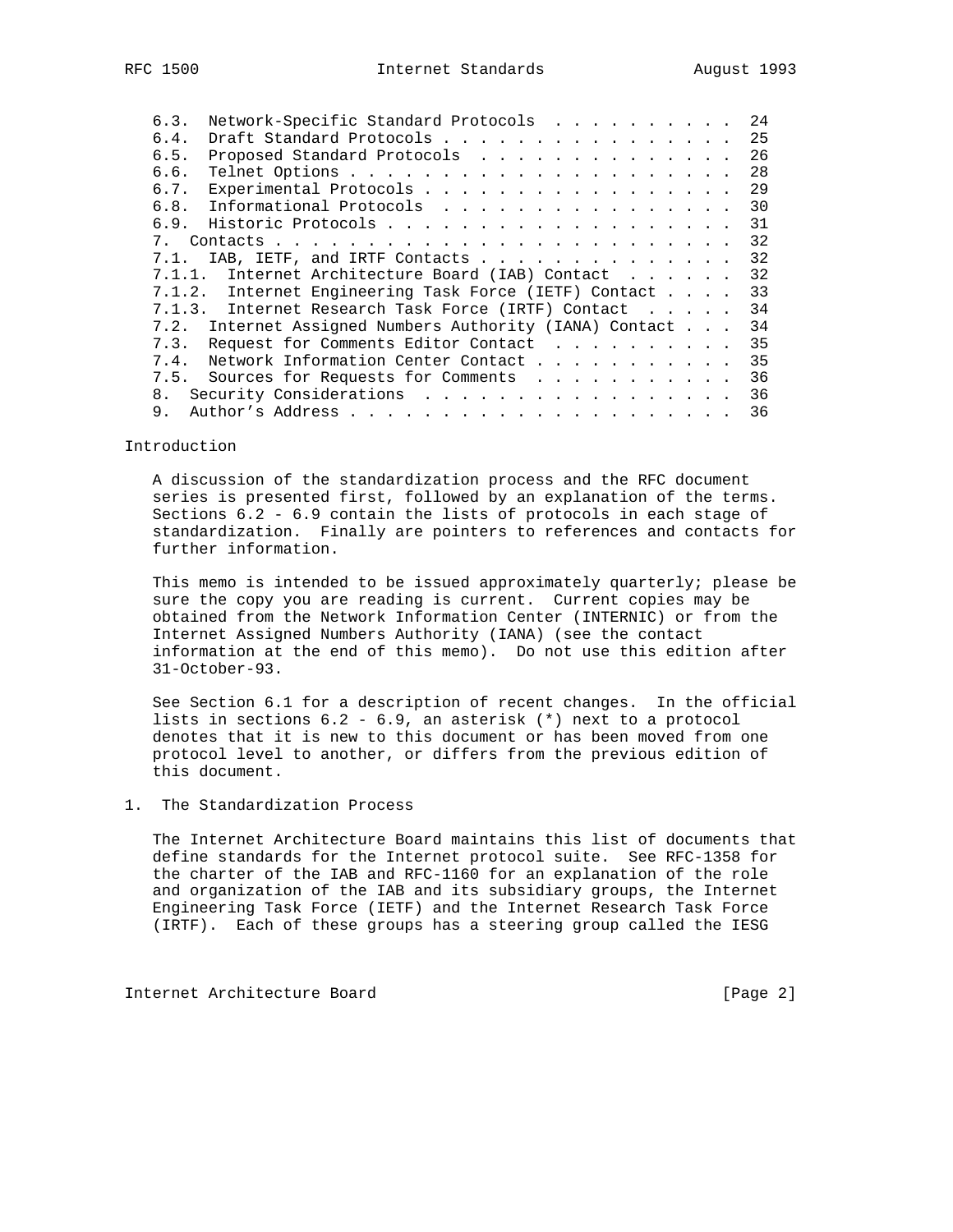and IRSG, respectively. The IETF develops these standards with the goal of co-ordinating the evolution of the Internet protocols; this co-ordination has become quite important as the Internet protocols are increasingly in general commercial use. The definitive description of the Internet standards process is found in RFC-1310.

 The majority of Internet protocol development and standardization activity takes place in the working groups of the IETF.

 Protocols which are to become standards in the Internet go through a series of states or maturity levels (proposed standard, draft standard, and standard) involving increasing amounts of scrutiny and testing. When a protocol completes this process it is assigned a STD number (see RFC-1311). At each step, the Internet Engineering Steering Group (IESG) of the IETF must make a recommendation for advancement of the protocol.

 To allow time for the Internet community to consider and react to standardization proposals, a minimum delay of 6 months before a proposed standard can be advanced to a draft standard and 4 months before a draft standard can be promoted to standard.

 It is general practice that no proposed standard can be promoted to draft standard without at least two independent implementations (and the recommendation of the IESG). Promotion from draft standard to standard generally requires operational experience and demonstrated interoperability of two or more implementations (and the recommendation of the IESG).

 In cases where there is uncertainty as to the proper decision concerning a protocol a special review committee may be appointed consisting of experts from the IETF, IRTF and the IAB with the purpose of recommending an explicit action.

 Advancement of a protocol to proposed standard is an important step since it marks a protocol as a candidate for eventual standardization (it puts the protocol "on the standards track"). Advancement to draft standard is a major step which warns the community that, unless major objections are raised or flaws are discovered, the protocol is likely to be advanced to standard in six months.

 Some protocols have been superseded by better ones or are otherwise unused. Such protocols are still documented in this memorandum with the designation "historic".

 Because it is useful to document the results of early protocol research and development work, some of the RFCs document protocols which are still in an experimental condition. The protocols are

Internet Architecture Board [Page 3]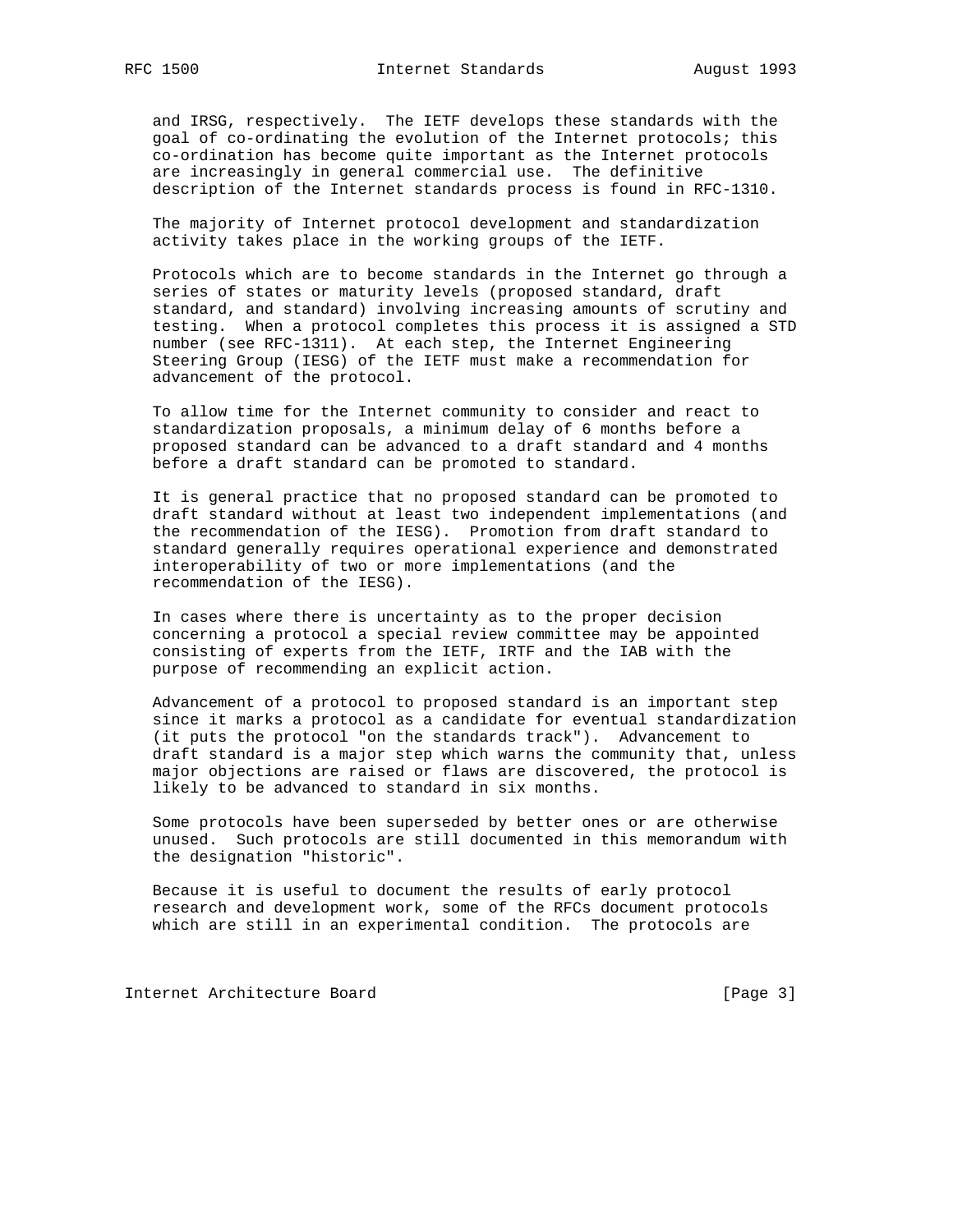designated "experimental" in this memorandum. They appear in this report as a convenience to the community and not as evidence of their standardization.

 Other protocols, such as those developed by other standards organizations, or by particular vendors, may be of interest or may be recommended for use in the Internet. The specifications of such protocols may be published as RFCs for the convenience of the Internet community. These protocols are labeled "informational" in this memorandum.

 In addition to the working groups of the IETF, protocol development and experimentation may take place as a result of the work of the research groups of the Internet Research Task Force, or the work of other individuals interested in Internet protocol development. The the documentation of such experimental work in the RFC series is encouraged, but none of this work is considered to be on the track for standardization until the IESG has made a recommendation to advance the protocol to the proposed standard state.

 A few protocols have achieved widespread implementation without the approval of the IESG. For example, some vendor protocols have become very important to the Internet community even though they have not been recommended by the IESG. However, the IAB strongly recommends that the standards process be used in the evolution of the protocol suite to maximize interoperability (and to prevent incompatible protocol requirements from arising). The use of the terms "standard", "draft standard", and "proposed standard" are reserved in any RFC or other publication of Internet protocols to only those protocols which the IESG has approved.

 In addition to a state (like "Proposed Standard"), a protocol is also assigned a status, or requirement level, in this document. The possible requirement levels ("Required", "Recommended", "Elective", "Limited Use", and "Not Recommended") are defined in Section 4.2. When a protocol is on the standards track, that is in the proposed standard, draft standard, or standard state (see Section 5), the status shown in Section 6 is the current status.

 Few protocols are required to be implemented in all systems; this is because there is such a variety of possible systems, for example, gateways, routers, terminal servers, workstations, and multi-user hosts. The requirement level shown in this document is only a one word label, which may not be sufficient to characterize the implementation requirements for a protocol in all situations. For some protocols, this document contains an additional status paragraph (an applicability statement). In addition, more detailed status information may be contained in separate requirements documents (see

Internet Architecture Board [Page 4]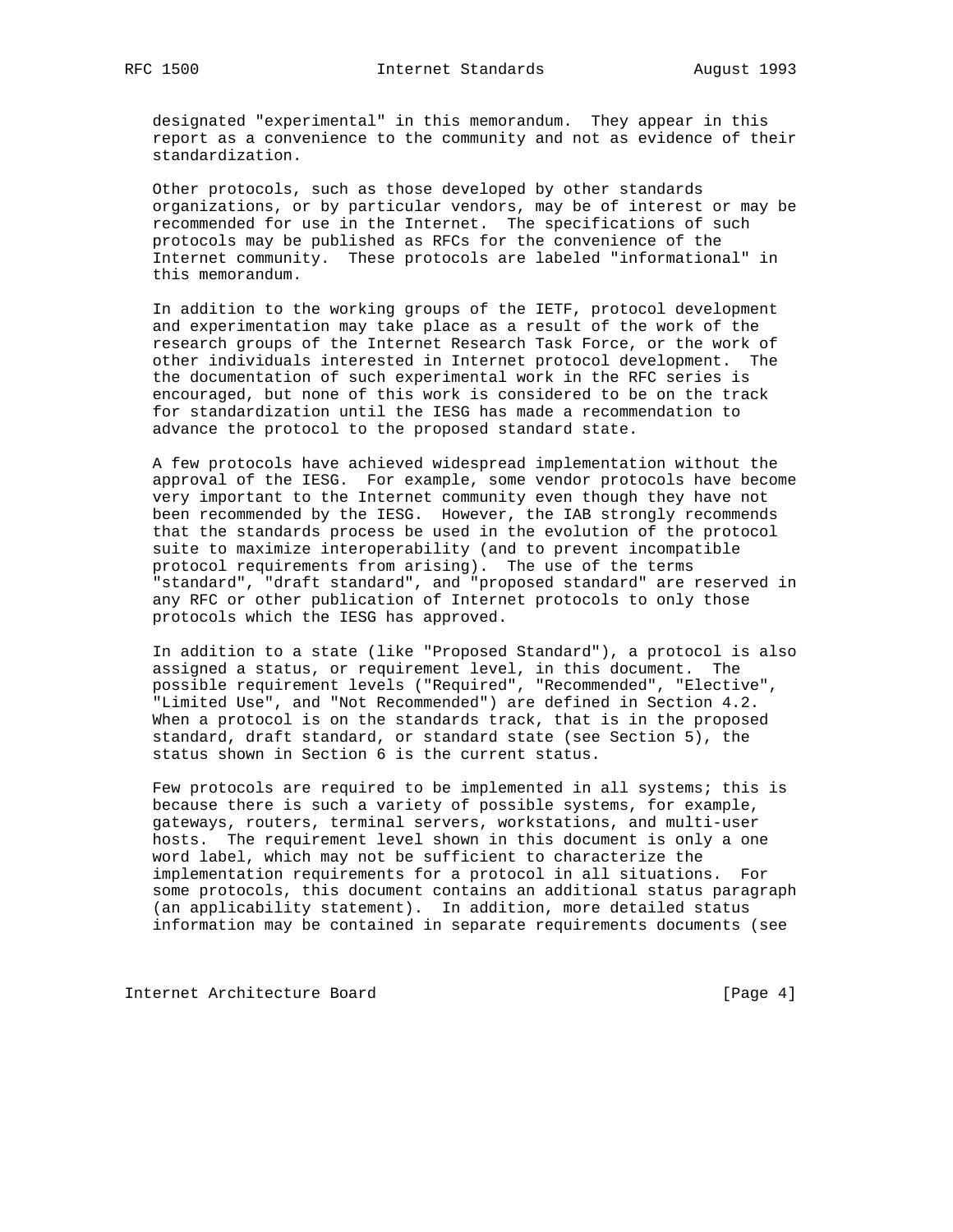Section 3).

2. The Request for Comments Documents

 The documents called Request for Comments (or RFCs) are the working notes of the "Network Working Group", that is the Internet research and development community. A document in this series may be on essentially any topic related to computer communication, and may be anything from a meeting report to the specification of a standard.

Notice:

 All standards are published as RFCs, but not all RFCs specify standards.

 Anyone can submit a document for publication as an RFC. Submissions must be made via electronic mail to the RFC Editor (see the contact information at the end of this memo, and see RFC 1111).

 While RFCs are not refereed publications, they do receive technical review from the task forces, individual technical experts, or the RFC Editor, as appropriate.

 The RFC series comprises a wide range of documents, ranging from informational documents of general interests to specifications of standard Internet protocols. In cases where submission is intended to document a proposed standard, draft standard, or standard protocol, the RFC Editor will publish the document only with the approval of the IESG. For documents describing experimental work, the RFC Editor will notify the IESG before publication, allowing for the possibility of review by the relevant IETF working group or IRTF research group and provide those comments to the author. See Section 5.1 for more detail.

 Once a document is assigned an RFC number and published, that RFC is never revised or re-issued with the same number. There is never a question of having the most recent version of a particular RFC. However, a protocol (such as File Transfer Protocol (FTP)) may be improved and re-documented many times in several different RFCs. It is important to verify that you have the most recent RFC on a particular protocol. This "Internet Official Protocol Standards" memo is the reference for determining the correct RFC for the current specification of each protocol.

 The RFCs are available from the INTERNIC, and a number of other sites. For more information about obtaining RFCs, see Sections 7.4 and 7.5.

Internet Architecture Board [Page 5]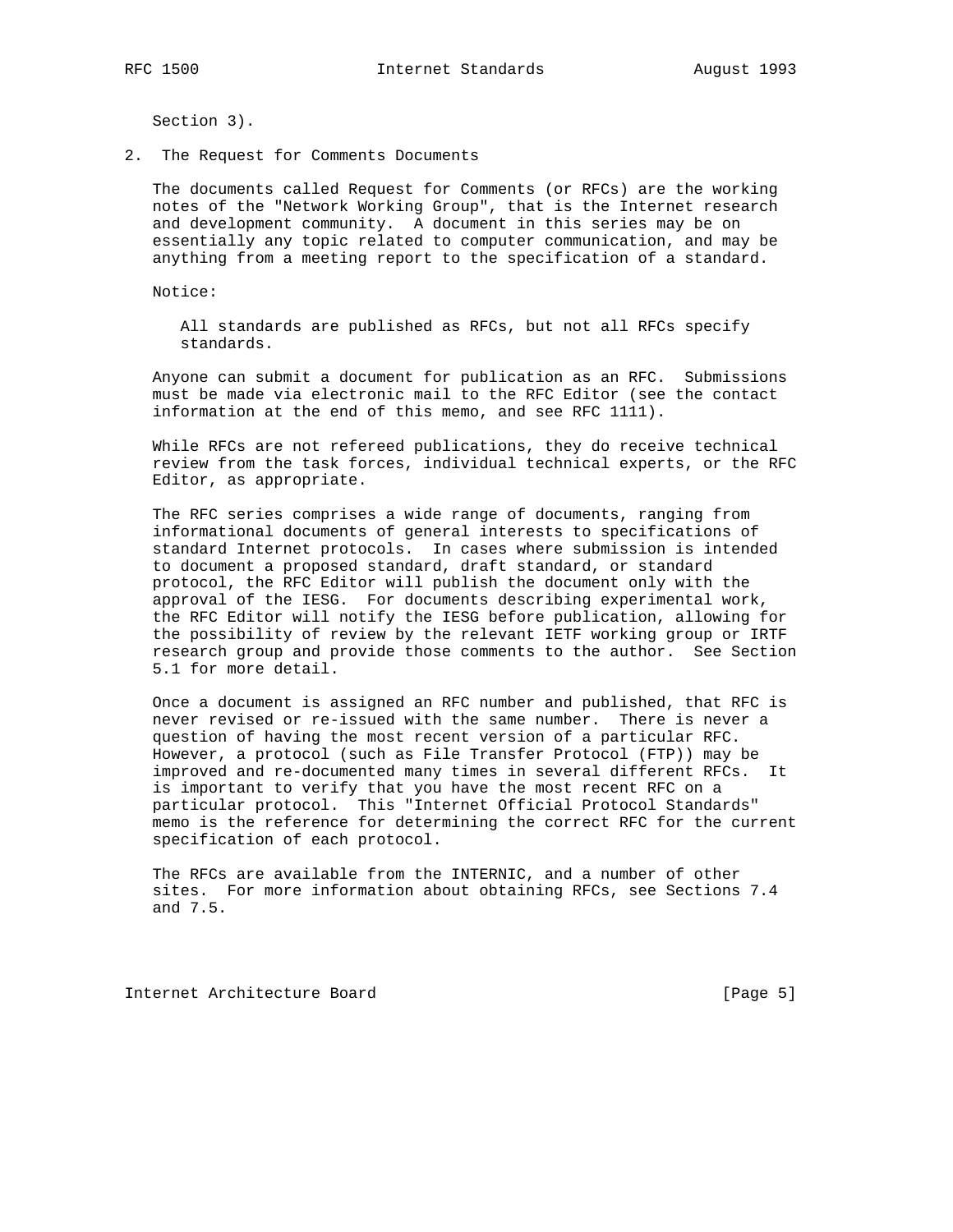## 3. Other Reference Documents

 There are three other reference documents of interest in checking the current status of protocol specifications and standardization. These are the Assigned Numbers, the Gateway Requirements, and the Host Requirements. Note that these documents are revised and updated at different times; in case of differences between these documents, the most recent must prevail.

 Also, one should be aware of the MIL-STD publications on IP, TCP, Telnet, FTP, and SMTP. These are described in Section 3.4.

## 3.1. Assigned Numbers

 The "Assigned Numbers" document lists the assigned values of the parameters used in the various protocols. For example, IP protocol codes, TCP port numbers, Telnet Option Codes, ARP hardware types, and Terminal Type names. Assigned Numbers was most recently issued as RFC-1340.

## 3.2. Gateway Requirements

 This document reviews the specifications that apply to gateways and supplies guidance and clarification for any ambiguities. Gateway Requirements is RFC-1009. A working group of the IETF is actively preparing a revision.

### 3.3. Host Requirements

 This pair of documents reviews and updates the specifications that apply to hosts, and it supplies guidance and clarification for any ambiguities. Host Requirements was issued as RFC-1122 and RFC-1123.

### 3.4. The MIL-STD Documents

 The Internet community specifications for IP (RFC-791) and TCP (RFC- 793) and the DoD MIL-STD specifications are intended to describe exactly the same protocols. Any difference in the protocols specified by these sets of documents should be reported to DISA and to the IESG. The RFCs and the MIL-STDs for IP and TCP differ in style and level of detail. It is strongly advised that the two sets of documents be used together, along with RFC-1122 and RFC-1123.

 The Internet and the DoD MIL-STD specifications for the FTP, SMTP, and Telnet protocols are essentially the same documents (RFCs 765, 821, 854). The MIL-STD versions have been edited slightly. Note that the current Internet specification for FTP is RFC-959 (as modified by RFC-1123).

Internet Architecture Board [Page 6]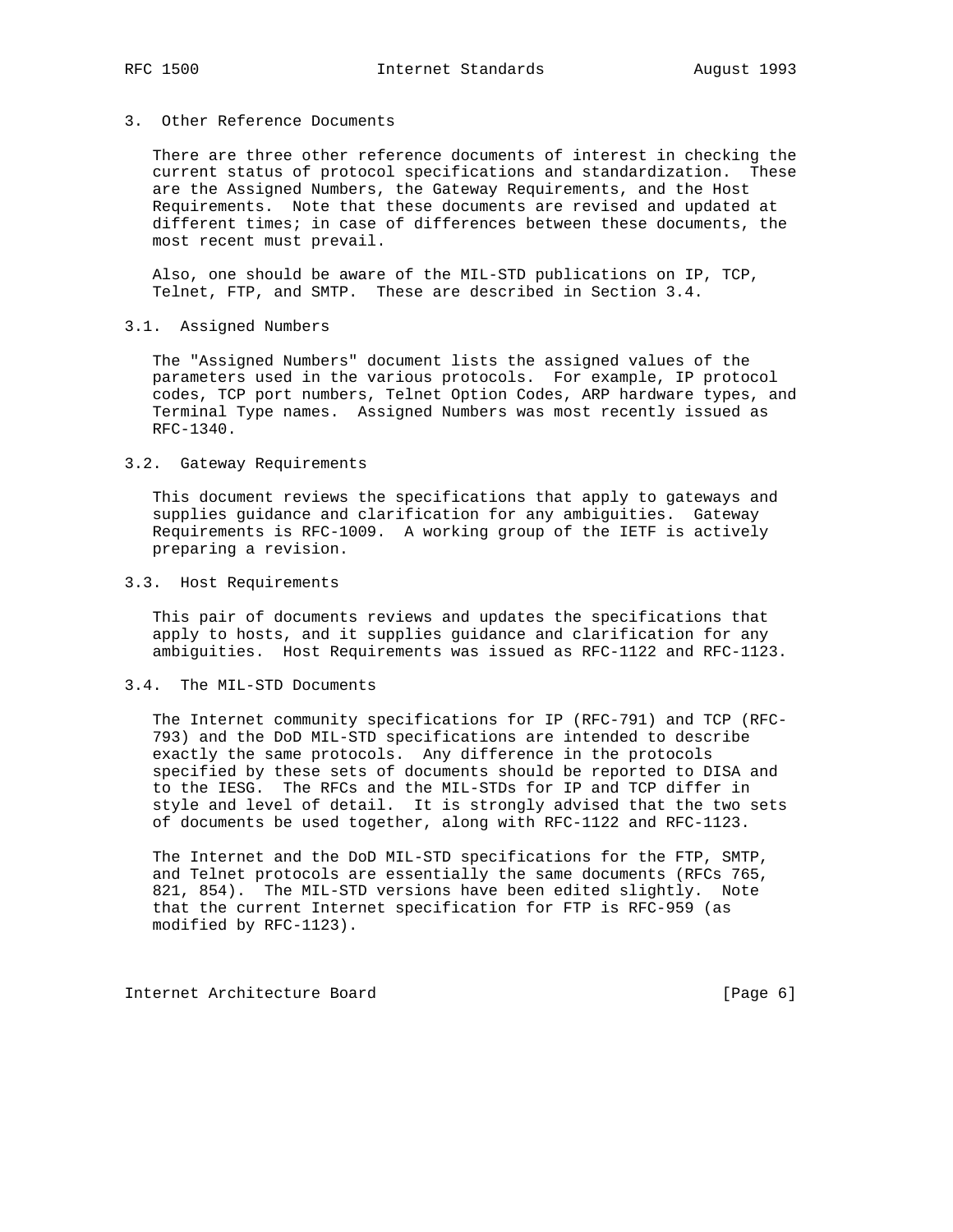Note that these MIL-STD are now somewhat out of date. The Gateway Requirements (RFC-1009) and Host Requirements (RFC-1122, RFC-1123) take precedence over both earlier RFCs and the MIL-STDs.

| Internet Protocol (IP)               | MIL-STD-1777 |
|--------------------------------------|--------------|
| Transmission Control Protocol (TCP)  | MIL-STD-1778 |
| File Transfer Protocol (FTP)         | MIL-STD-1780 |
| Simple Mail Transfer Protocol (SMTP) | MIL-STD-1781 |
| Telnet Protocol and Options (TELNET) | MIL-STD-1782 |

 These documents are available from the Naval Publications and Forms Center. Requests can be initiated by telephone, telegraph, or mail; however, it is preferred that private industry use form DD1425, if possible.

> Naval Publications and Forms Center, Code 3015 5801 Tabor Ave Philadelphia, PA 19120 Phone: 1-215-697-3321 (order tape) 1-215-697-4834 (conversation)

## 4. Explanation of Terms

 There are two independent categorization of protocols. The first is the "maturity level" or STATE of standardization, one of "standard", "draft standard", "proposed standard", "experimental", "informational" or "historic". The second is the "requirement level" or STATUS of this protocol, one of "required", "recommended", "elective", "limited use", or "not recommended".

 The status or requirement level is difficult to portray in a one word label. These status labels should be considered only as an indication, and a further description, or applicability statement, should be consulted.

When a protocol is advanced to proposed standard or draft standard, it is labeled with a current status.

 At any given time a protocol occupies a cell of the following matrix. Protocols are likely to be in cells in about the following proportions (indicated by the relative number of Xs). A new protocol is most likely to start in the (proposed standard, elective) cell, or the (experimental, not recommended) cell.

Internet Architecture Board [Page 7]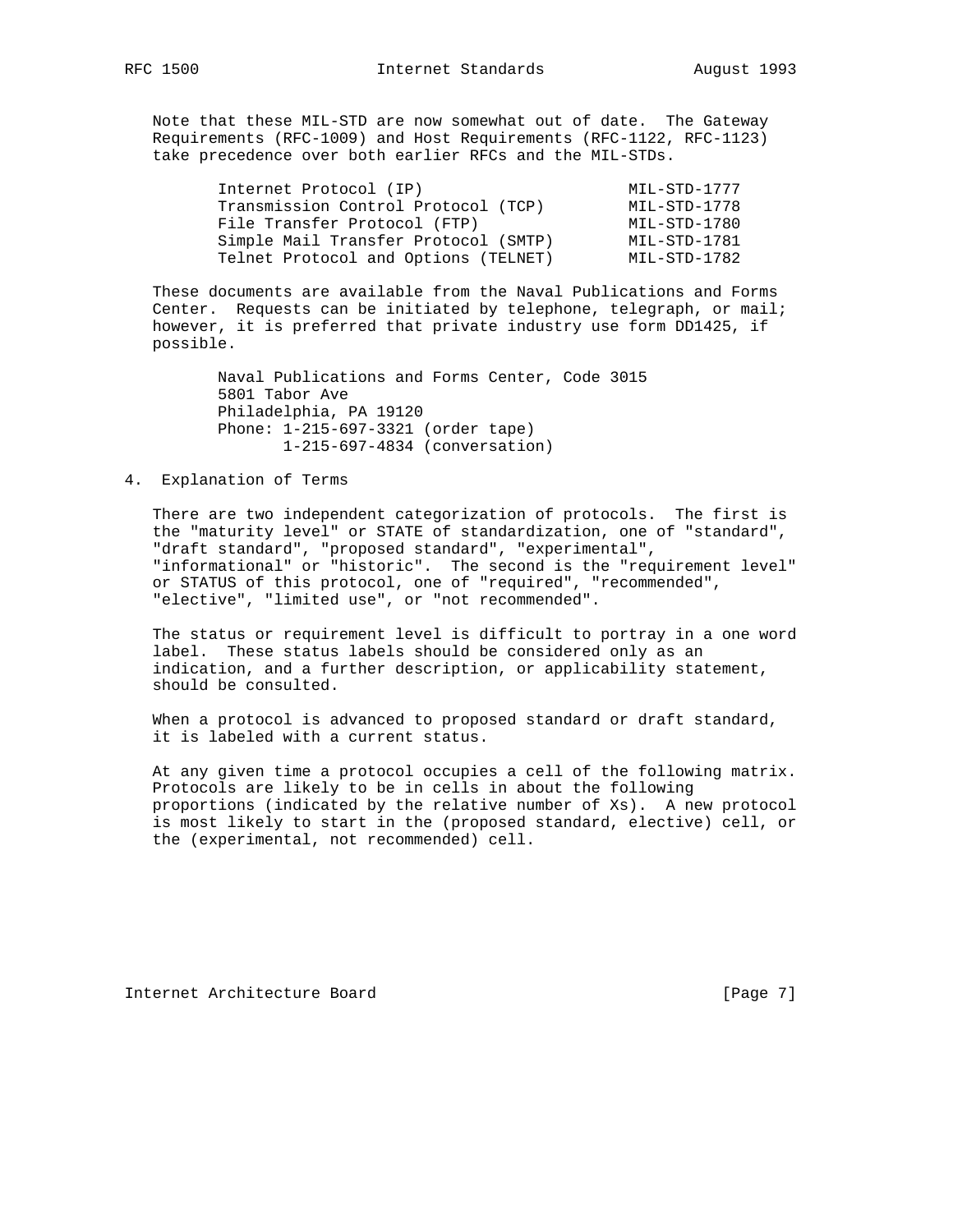|   |       | Req | Rec | STATUS<br>Ele | Lim | Not |
|---|-------|-----|-----|---------------|-----|-----|
| S | Std   | Χ   | XXX | XXX           |     |     |
| т | Draft | X   | Χ   | XXX           |     |     |
| Α | Prop  |     | Χ   | XXX           |     |     |
| т | Info  |     |     |               |     |     |
| Ε | Expr  |     |     |               | XXX |     |
|   | Hist  |     |     |               |     | XXX |

What is a "system"?

 Some protocols are particular to hosts and some to gateways; a few protocols are used in both. The definitions of the terms below will refer to a "system" which is either a host or a gateway (or both). It should be clear from the context of the particular protocol which types of systems are intended.

# 4.1. Definitions of Protocol State

 Every protocol listed in this document is assigned to a "maturity level" or STATE of standardization: "standard", "draft standard", "proposed standard", "experimental", or "historic".

4.1.1. Standard Protocol

 The IESG has established this as an official standard protocol for the Internet. These protocols are assigned STD numbers (see RFC- 1311). These are separated into two groups: (1) IP protocol and above, protocols that apply to the whole Internet; and  $(2)$  network-specific protocols, generally specifications of how to do IP on particular types of networks.

## 4.1.2. Draft Standard Protocol

 The IESG is actively considering this protocol as a possible Standard Protocol. Substantial and widespread testing and comment are desired. Comments and test results should be submitted to the IESG. There is a possibility that changes will be made in a Draft Standard Protocol before it becomes a Standard Protocol.

Internet Architecture Board [Page 8]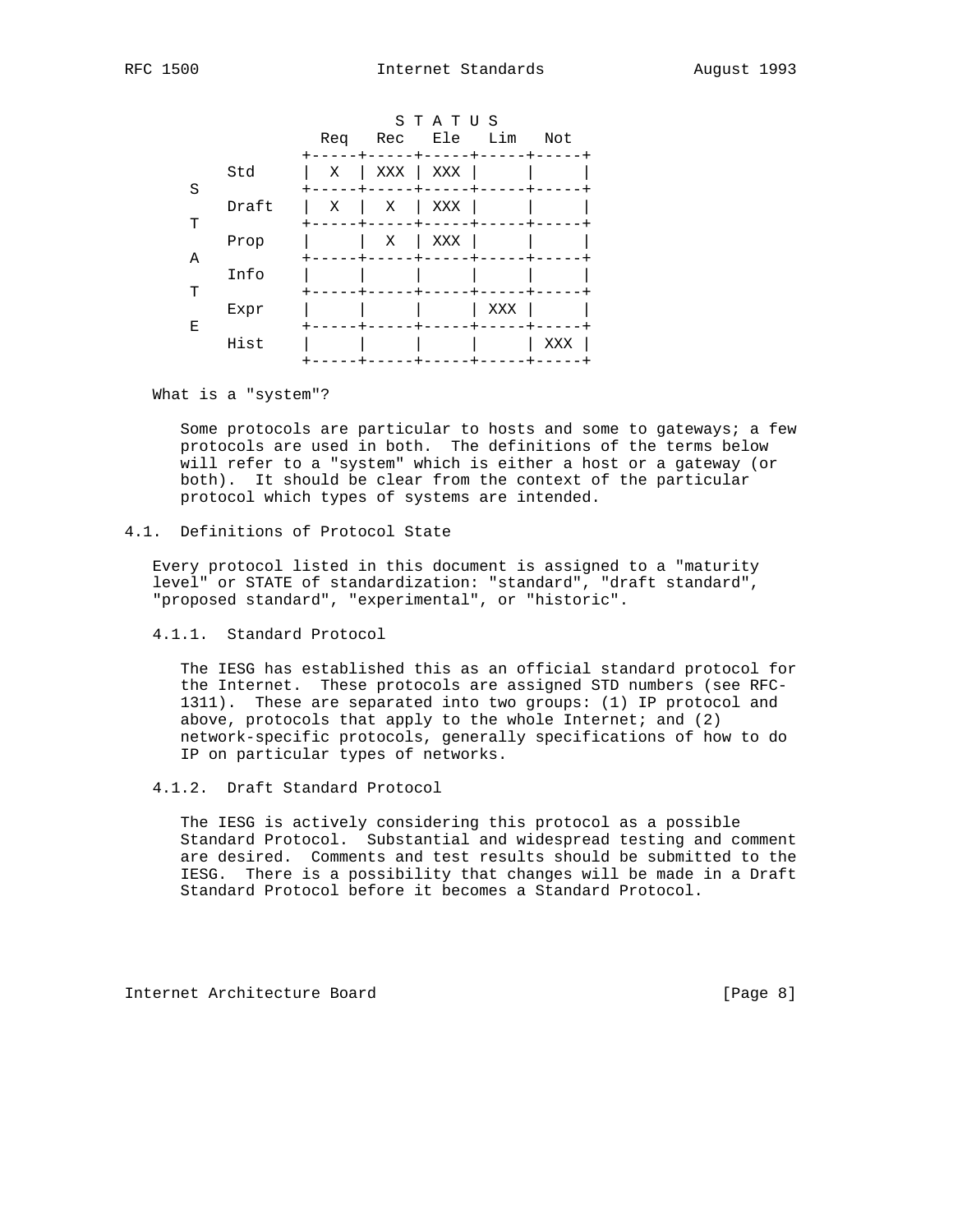4.1.3. Proposed Standard Protocol

 These are protocol proposals that may be considered by the IESG for standardization in the future. Implementation and testing by several groups is desirable. Revision of the protocol specification is likely.

4.1.4. Experimental Protocol

 A system should not implement an experimental protocol unless it is participating in the experiment and has coordinated its use of the protocol with the developer of the protocol.

 Typically, experimental protocols are those that are developed as part of an ongoing research project not related to an operational service offering. While they may be proposed as a service protocol at a later stage, and thus become proposed standard, draft standard, and then standard protocols, the designation of a protocol as experimental may sometimes be meant to suggest that the protocol, although perhaps mature, is not intended for operational use.

4.1.5. Informational Protocol

 Protocols developed by other standard organizations, or vendors, or that are for other reasons outside the purview of the IESG, may be published as RFCs for the convenience of the Internet community as informational protocols.

4.1.6. Historic Protocol

 These are protocols that are unlikely to ever become standards in the Internet either because they have been superseded by later developments or due to lack of interest.

4.2. Definitions of Protocol Status

 This document lists a "requirement level" or STATUS for each protocol. The status is one of "required", "recommended", "elective", "limited use", or "not recommended".

4.2.1. Required Protocol

A system must implement the required protocols.

4.2.2. Recommended Protocol

A system should implement the recommended protocols.

Internet Architecture Board [Page 9]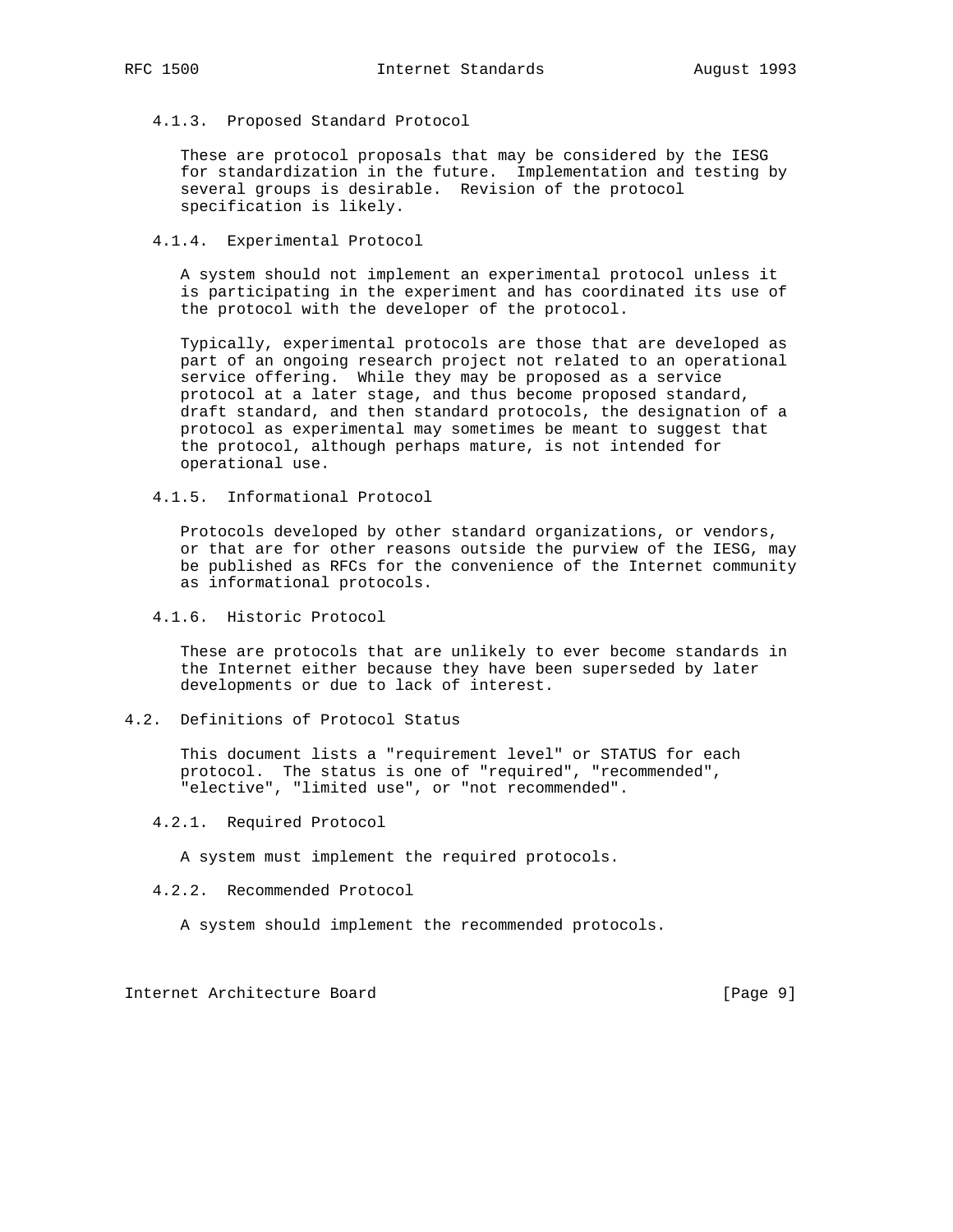# 4.2.3. Elective Protocol

 A system may or may not implement an elective protocol. The general notion is that if you are going to do something like this, you must do exactly this. There may be several elective protocols in a general area, for example, there are several electronic mail protocols, and several routing protocols.

4.2.4. Limited Use Protocol

 These protocols are for use in limited circumstances. This may be because of their experimental state, specialized nature, limited functionality, or historic state.

4.2.5. Not Recommended Protocol

 These protocols are not recommended for general use. This may be because of their limited functionality, specialized nature, or experimental or historic state.

5. The Standards Track

 This section discusses in more detail the procedures used by the RFC Editor and the IESG in making decisions about the labeling and publishing of protocols as standards.

5.1. The RFC Processing Decision Table

 Here is the current decision table for processing submissions by the RFC Editor. The processing depends on who submitted it, and the status they want it to have.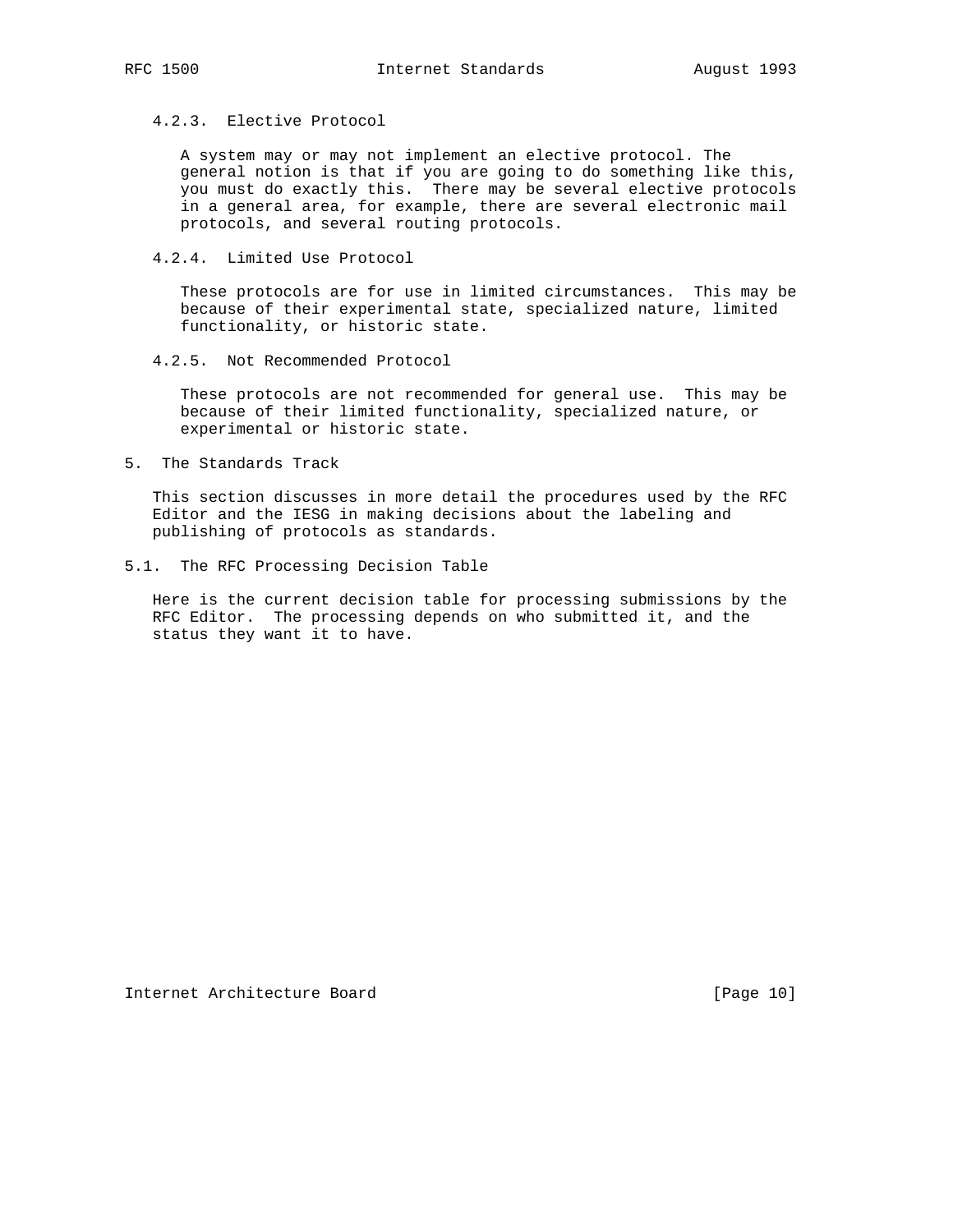| * * * * * * * * * * *               |                     | SOURCE            |                     |                                  |
|-------------------------------------|---------------------|-------------------|---------------------|----------------------------------|
| Desired<br>Status<br>===========    | IAB                 | =========<br>IESG | IRSG                | Other                            |
| Standard<br>or<br>Draft<br>Standard | <b>Bogus</b><br>(2) | Publish<br>(1)    | <b>Bogus</b><br>(2) | <b>Bogus</b><br>(2)              |
| Proposed<br>Standard                | Refer<br>(3)        | Publish<br>(1)    | Refer<br>(3)        | Refer<br>(3)                     |
| Experimental<br>Protocol            | Notify<br>(4)       | Publish<br>(1)    | Notify<br>(4)       | Notify<br>(4)                    |
| Information<br>or Opinion<br>Paper  | Publish<br>(1)      | Publish<br>(1)    | (5)                 | Discretion   Discretion  <br>(5) |

(1) Publish.

- (2) Bogus. Inform the source of the rules. RFCs specifying Standard, or Draft Standard must come from the IESG, only.
- (3) Refer to an Area Director for review by a WG. Expect to see the document again only after approval by the IESG.
- (4) Notify both the IESG and IRSG. If no concerns are raised in two weeks then do Discretion (5), else RFC Editor to resolve the concerns or do Refer (3).
- (5) RFC Editor's discretion. The RFC Editor decides if a review is needed and if so by whom. RFC Editor decides to publish or not.

Of course, in all cases the RFC Editor can request or make minor

Internet Architecture Board [Page 11]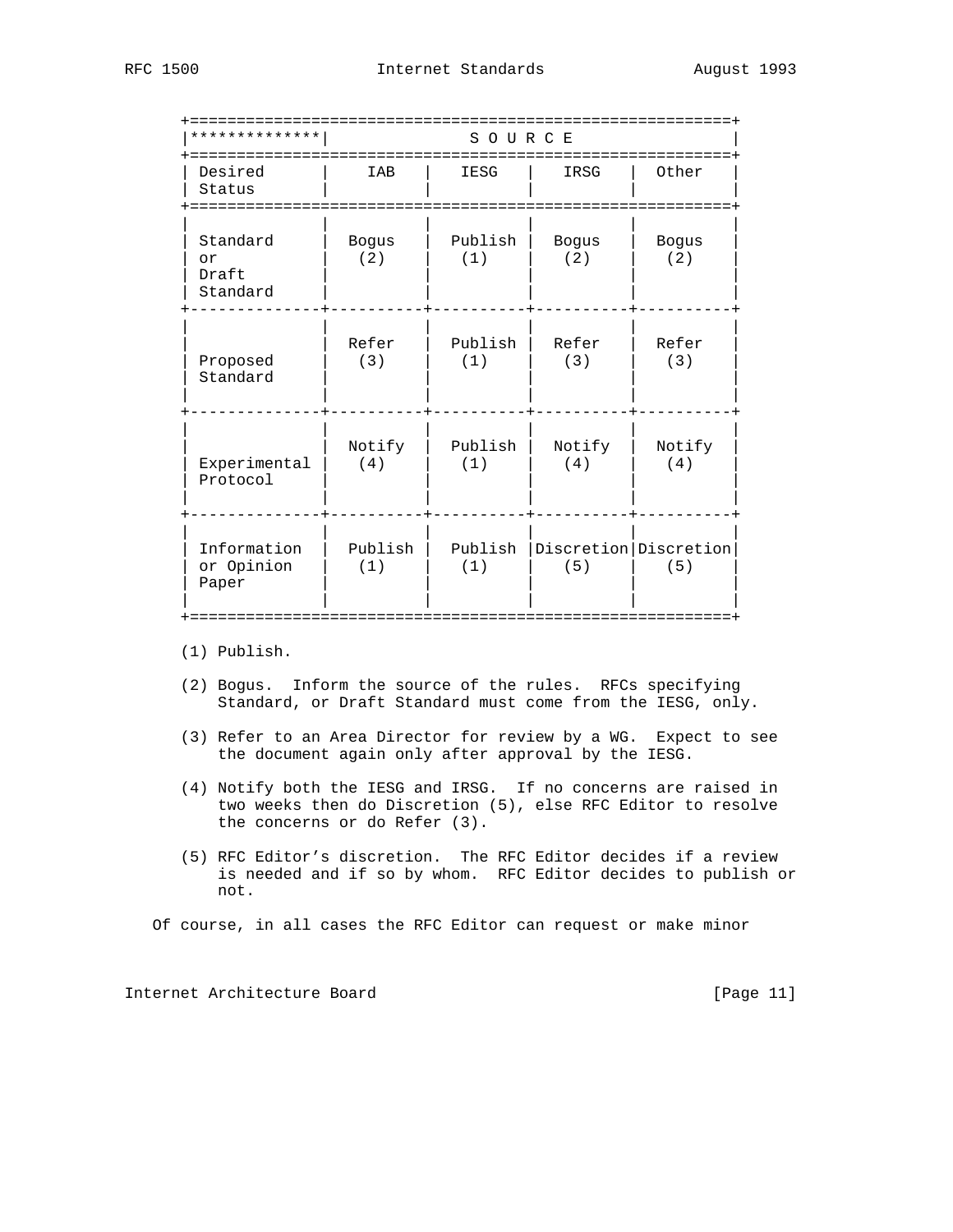changes for style, format, and presentation purposes.

 The IESG has designated the IESG Secretary as its agent for forwarding documents with IESG approval and for registering concerns in response to notifications (4) to the RFC Editor. Documents from Area Directors or Working Group Chairs may be considered in the same way as documents from "other".

#### 5.2. The Standards Track Diagram

 There is a part of the STATUS and STATE categorization that is called the standards track. Actually, only the changes of state are significant to the progression along the standards track, though the status assignments may change as well.

 The states illustrated by single line boxes are temporary states, those illustrated by double line boxes are long term states. A protocol will normally be expected to remain in a temporary state for several months (minimum six months for proposed standard, minimum four months for draft standard). A protocol may be in a long term state for many years.

 A protocol may enter the standards track only on the recommendation of the IESG; and may move from one state to another along the track only on the recommendation of the IESG. That is, it takes action by the IESG to either start a protocol on the track or to move it along.

 Generally, as the protocol enters the standards track a decision is made as to the eventual STATUS, requirement level or applicability (elective, recommended, or required) the protocol will have, although a somewhat less stringent current status may be assigned, and it then is placed in the the proposed standard STATE with that status. So the initial placement of a protocol is into state 1. At any time the STATUS decision may be revisited.

Internet Architecture Board [Page 12]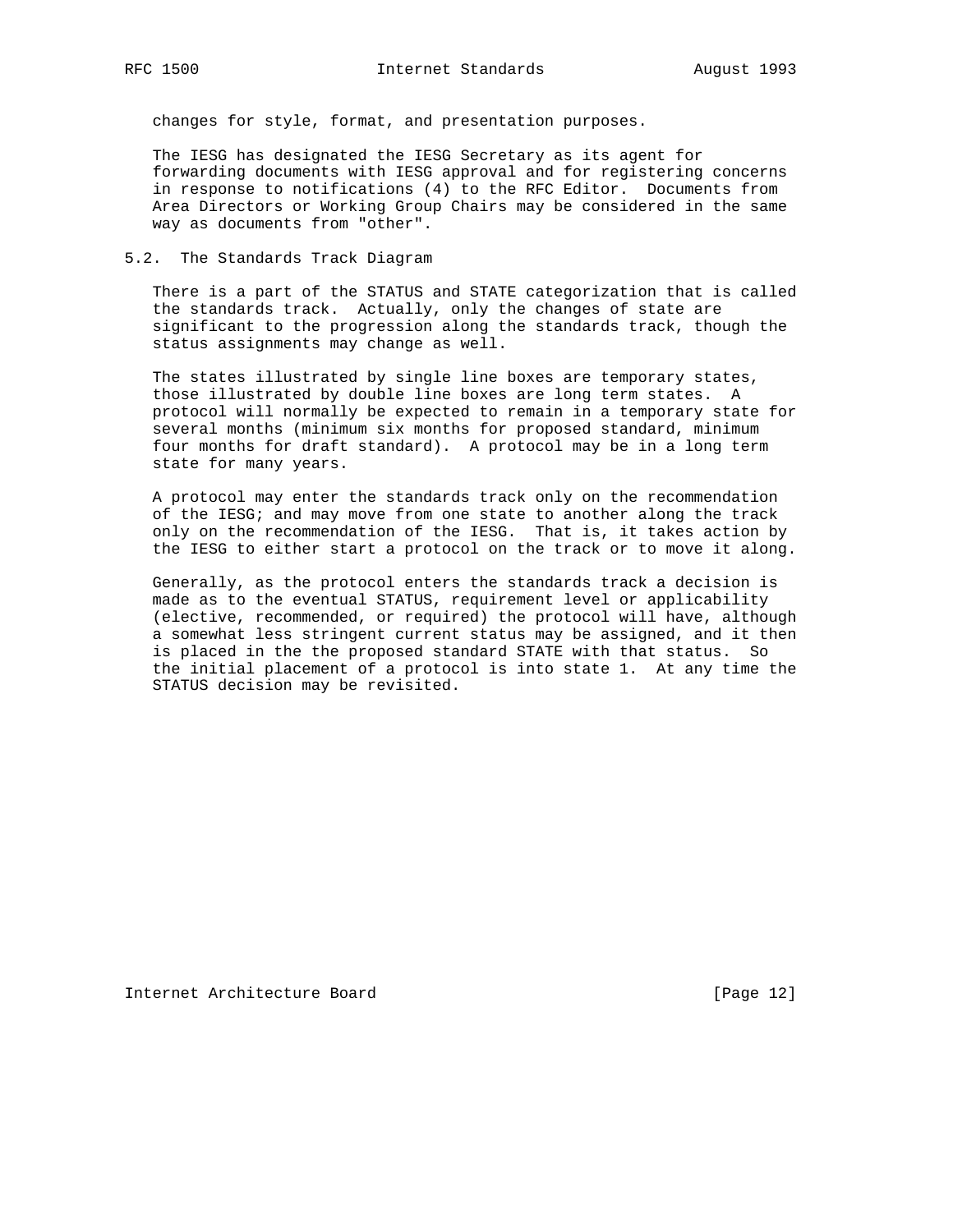



 The transition from proposed standard (1) to draft standard (2) can only be by action of the IESG and only after the protocol has been proposed standard (1) for at least six months.

 The transition from draft standard (2) to standard (3) can only be by action of the IESG and only after the protocol has been draft standard (2) for at least four months.

 Occasionally, the decision may be that the protocol is not ready for standardization and will be assigned to the experimental state (4). This is off the standards track, and the protocol may be resubmitted to enter the standards track after further work. There are other paths into the experimental and historic states that do not involve IESG action.

 Sometimes one protocol is replaced by another and thus becomes historic, or it may happen that a protocol on the standards track is in a sense overtaken by another protocol (or other events) and becomes historic (state 5).

Internet Architecture Board [Page 13]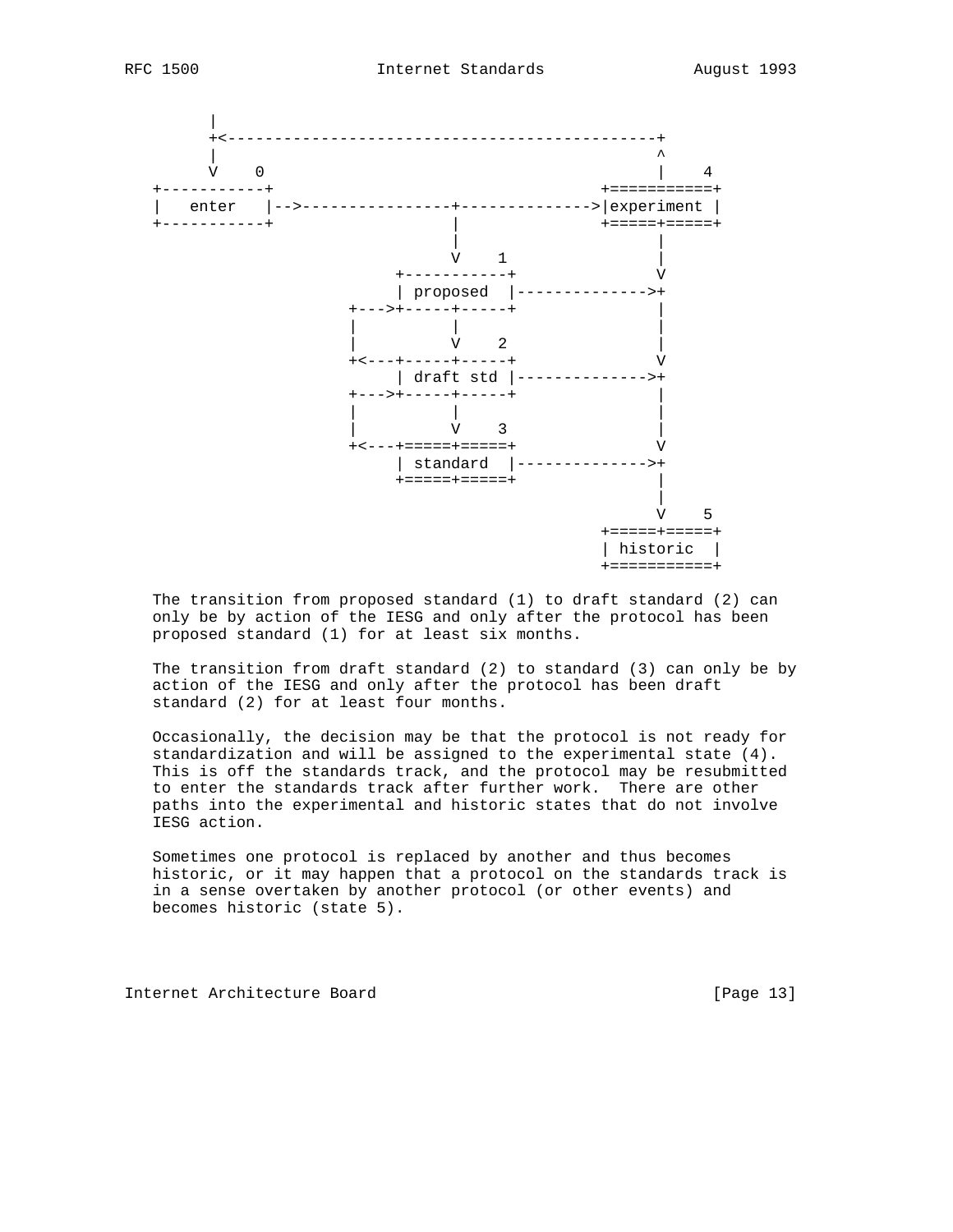- 
- 6. The Protocols

 Subsection 6.1 lists recent RFCs and other changes. Subsections 6.2 - 6.9 list the standards in groups by protocol state.

- 6.1. Recent Changes
- 6.1.1. New RFCs:

1501 - OS/2 User Group

 This is an information document and does not specify any level of standard.

- 1500 This memo.
- 1499 Not yet issued.
- 1498 On the Naming and Binding of Network Destinations

 This is an information document and does not specify any level of standard.

1497 - BOOTP Vendor Information Extensions

 This memo is a status report on BOOTP types and is a part of the BOOTP specification which is currently a Draft Standard.

 1496 - Rules for Downgrading Messages from X.400/88 to X.400/84 When MIME Content-Types are Present in the Messages

A Proposed Standard protocol.

1495 - Mapping between X.400 and RFC-822 Message Bodies

A Proposed Standard protocol.

1494 - Equivalences between 1988 X.400 and RFC-822 Message Bodies

A Proposed Standard protocol.

1493 - Definitions of Managed Objects for Bridges

A Draft Standard protocol.

Internet Architecture Board [Page 14]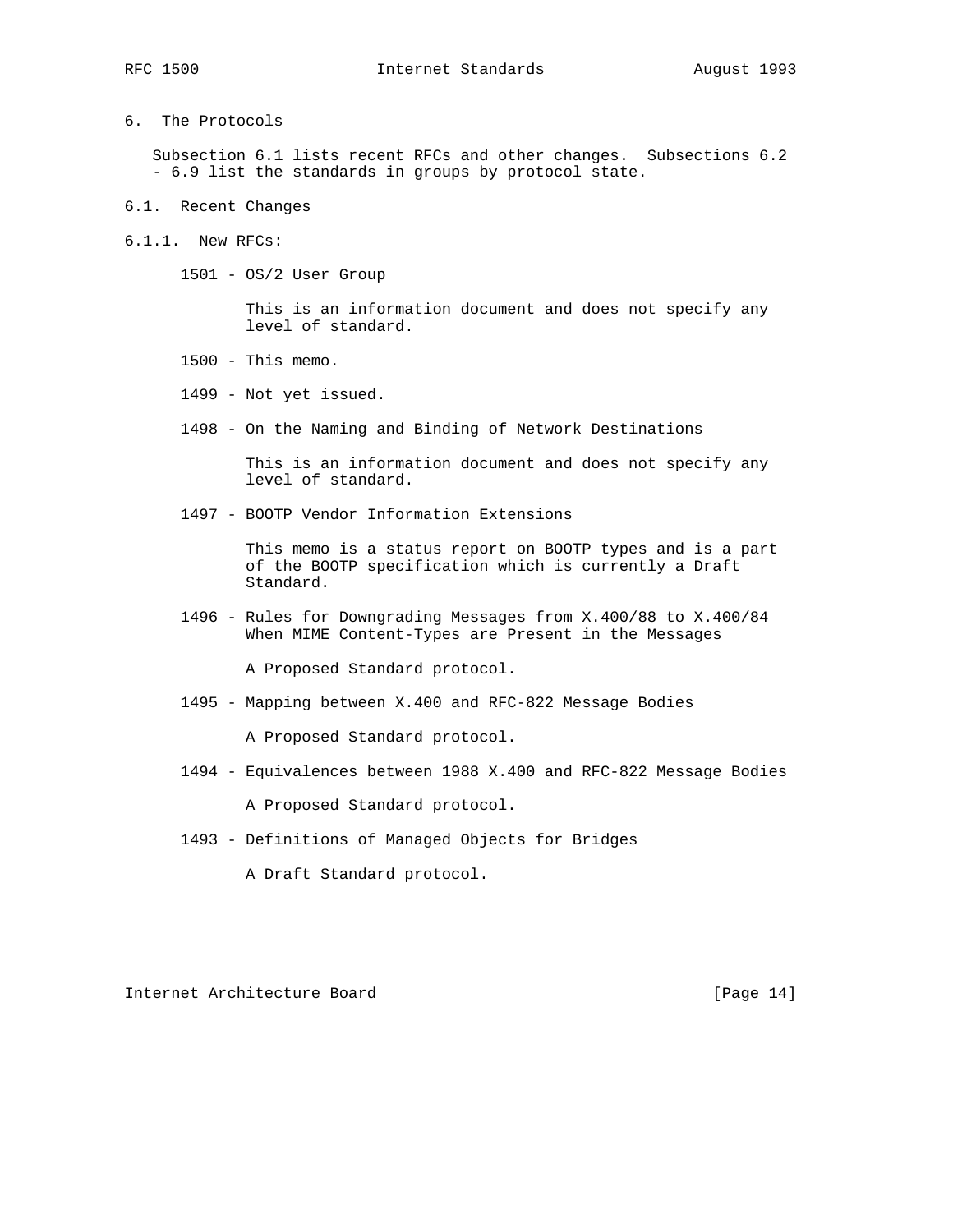1492 - An Access Control Protocol, Sometimes Called TACACS

 This is an information document and does not specify any level of standard.

1491 - A Survey of Advanced Usages of X.500

 This is an information document and does not specify any level of standard.

1490 - Multiprotocol Interconnect over Frame Relay

A Draft Standard protocol.

1489 - Registration of a Cyrillic Character Set

 This document defines a character set, and is referenced by "Assigned Numbers" (STD 2).

 1488 - The X.500 String Representation of Standard Attribute Syntaxes

A Proposed Standard protocol.

1487 - X.500 Lightweight Directory Access Protocol

A Proposed Standard protocol.

1486 - An Experiment in Remote Printing

An Experimental protocol.

 1485 - A String Representation of Distinguished Names (OSI-DS 23 (v5))

A Proposed Standard protocol.

 1484 - Using the OSI Directory to achieve User Friendly Naming (OSI-DS 24 (v1.2))

An Experimental protocol.

1483 - Multiprotocol Encapsulation over ATM Adaptation Layer 5

A Proposed Standard protocol.

Internet Architecture Board [Page 15]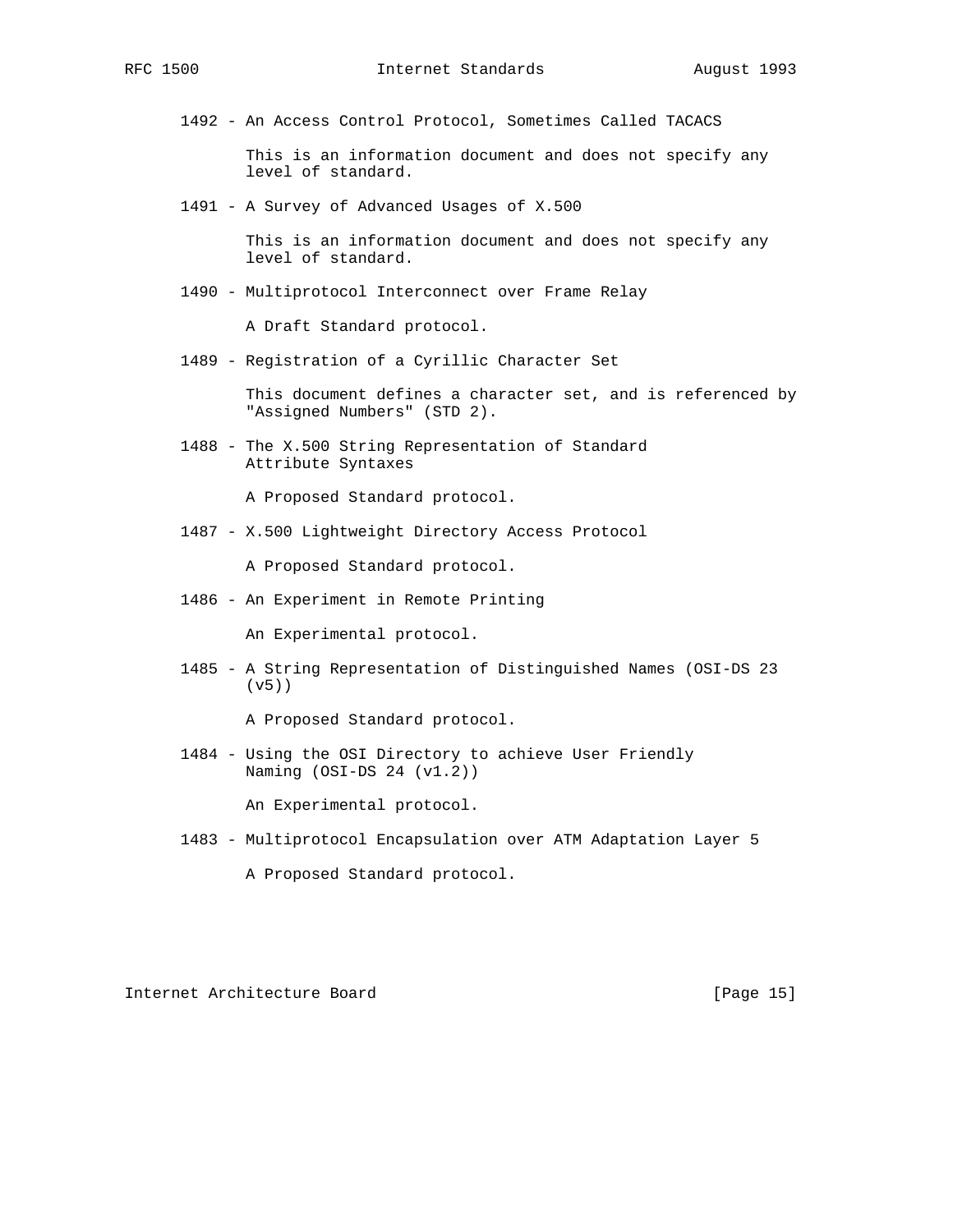1482 - Aggregation Support in the NSFNET Policy-Based Routing Database

> This is an information document and does not specify any level of standard.

 1481 - IAB Recommendation for an Intermediate Strategy to Address the Issue of Scaling

> This is an information document and does not specify any level of standard.

1480 - The US Domain

 This is an information document and does not specify any level of standard.

 1479 - Inter-Domain Policy Routing Protocol Specification: Version-1

A Proposed Standard protocol.

1478 - An Architecture for Inter-Domain Policy Routing

A Proposed Standard protocol.

1477 - IDPR as a Proposed Standard

 This is an information document and does not specify any level of standard.

1476 - RAP: Internet Route Access Protocol

An Experimental protocol.

1475 - TP/IX: The Next Internet

An Experimental protocol.

 1474 - The Definitions of Managed Objects for the Bridge Network Control Protocol of the Point-to-Point Protocol

A Proposed Standard protocol.

 1473 - The Definitions of Managed Objects for the IP Network Control Protocol of the Point-to-Point Protocol

A Proposed Standard protocol.

Internet Architecture Board [Page 16]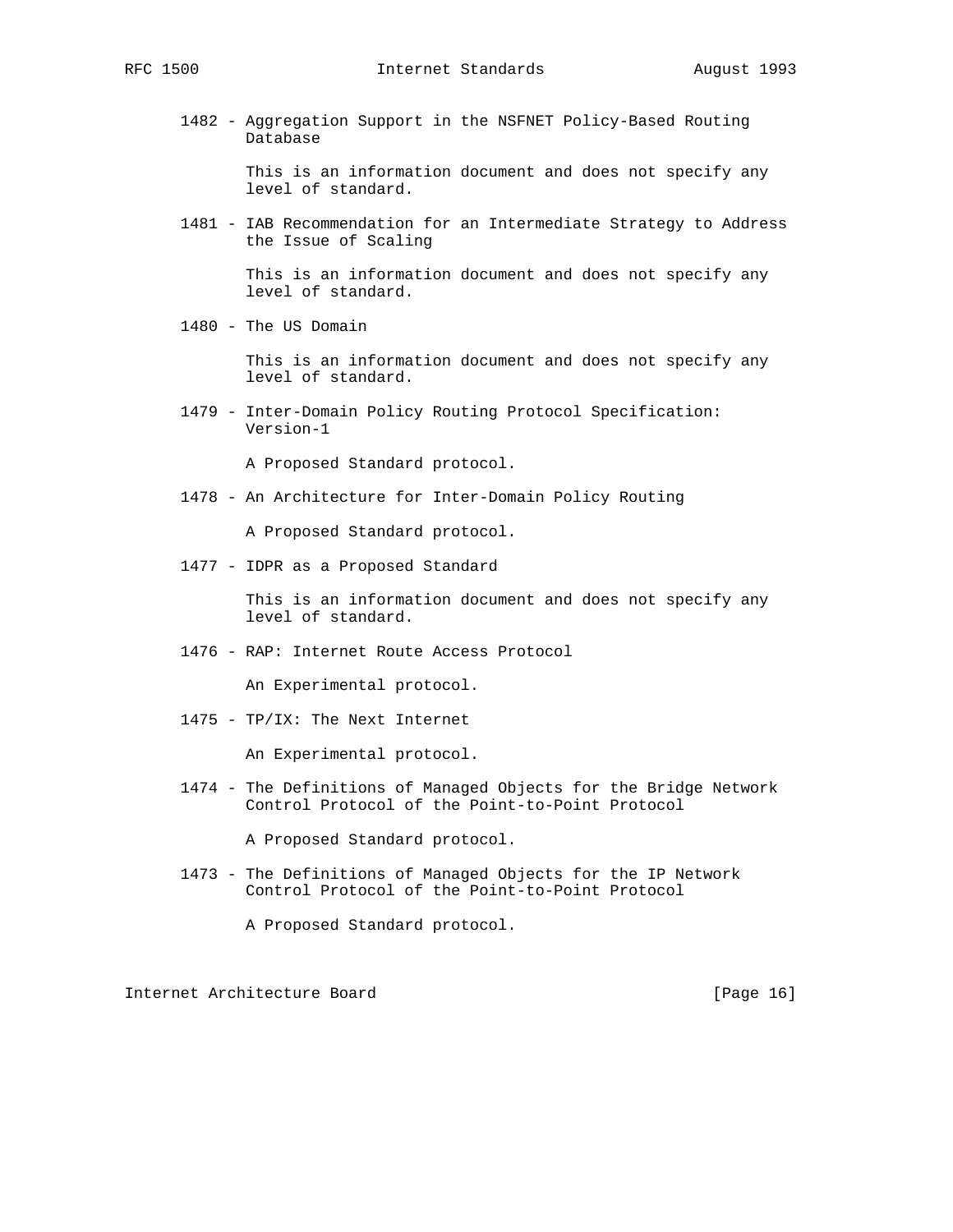1472 - The Definitions of Managed Objects for the Security Protocols of the Point-to-Point Protocol

A Proposed Standard protocol.

 1471 - The Definitions of Managed Objects for the Link Control Protocol of the Point-to-Point Protocol

A Proposed Standard protocol.

 1470 - FYI on a Network Management Tool Catalog: Tools for Monitoring and Debugging TCP/IP Internets and Interconnected Devices

> This is an information document and does not specify any level of standard.

1469 - IP Multicast over Token-Ring Local Area Networks

A Proposed Standard protocol.

1468 - Japanese Character Encoding for Internet Messages

 This document defines a character set, and is referenced by "Assigned Numbers" (STD 2).

1467 - Status of CIDR Deployment in the Internet

 This is an information document and does not specify any level of standard.

1466 - Guidelines for Management of IP Address Space

 This is an information document and does not specify any level of standard.

 1465 - Routing Coordination for X.400 MHS Services Within a Multi Protocol / Multi Network Environment Table Format V3 for Static Routing

An Experimental protocol.

 1464 - Using the Domain Name System To Store Arbitrary String Attributes

An Experimental protocol.

Internet Architecture Board [Page 17]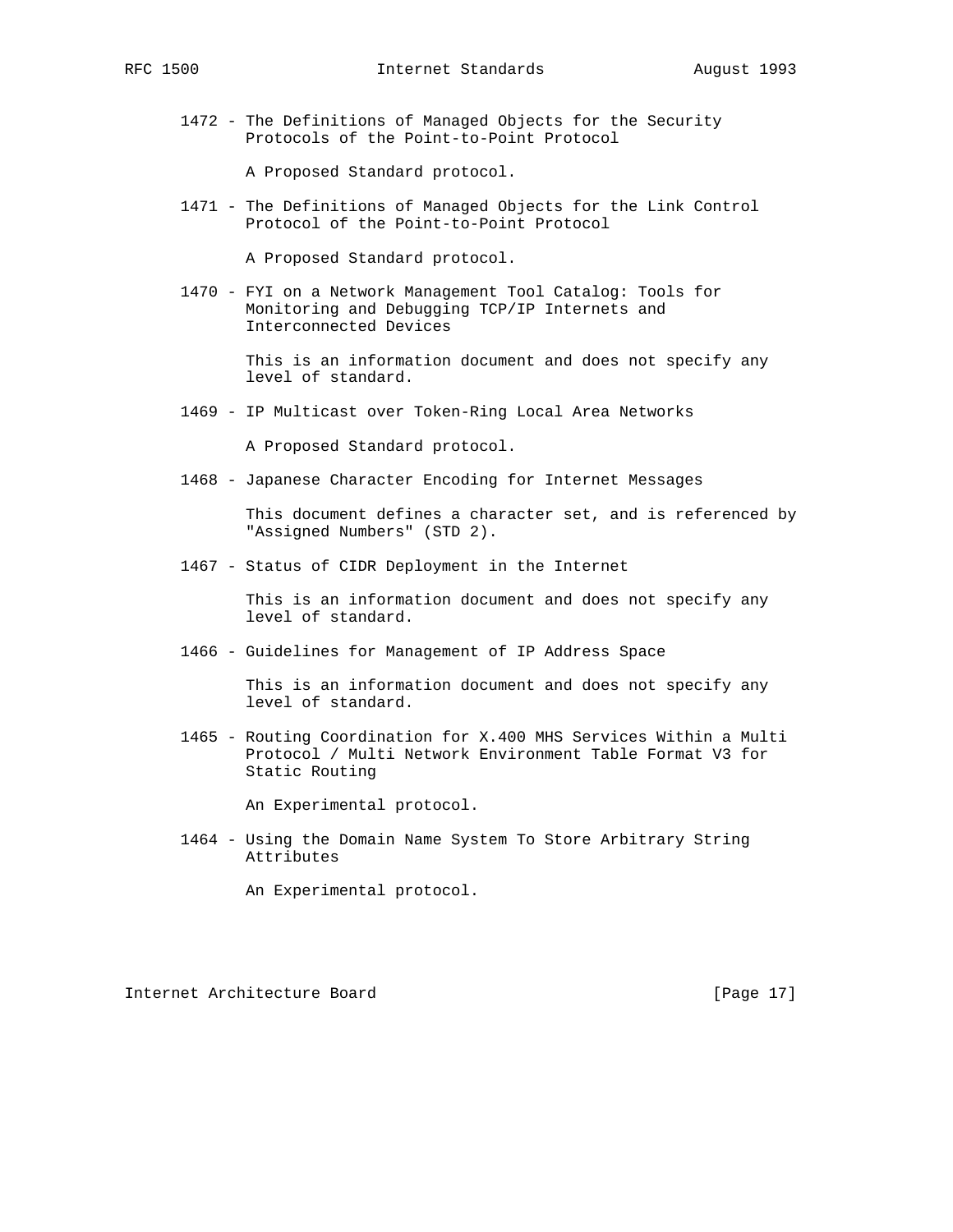1463 - FYI on Introducing the Internet-- A Short Bibliography of Introductory Internetworking Readings

> This is an information document and does not specify any level of standard.

1462 - FYI on "What is the Internet?"

 This is an information document and does not specify any level of standard.

1461 - SNMP MIB extension for Multiprotocol Interconnect over X.25

A Proposed Standard protocol.

1460 - Post Office Protocol - Version-3

A Draft Standard protocol.

1459 - Internet Relay Chat Protocol

An Experimental protocol.

1458 - Requirements for Multicast Protocols

 This is an information document and does not specify any level of standard.

1457 - Security Label Framework for the Internet

 This is an information document and does not specify any level of standard.

 1456 - Conventions for Encoding the Vietnamese Language - VISCII: VIetnamese Standard Code for Information Interchange - VIQR: VIetnamese Quoted-Readable Specification

> This document defines a character set, and is referenced by "Assigned Numbers" (STD 2).

1455 - Physical Link Security Type of Service

An Experimental protocol.

1454 - Comparison of Proposals for Next Version of IP

Internet Architecture Board [Page 18]

This is an information document and does not specify any level of standard.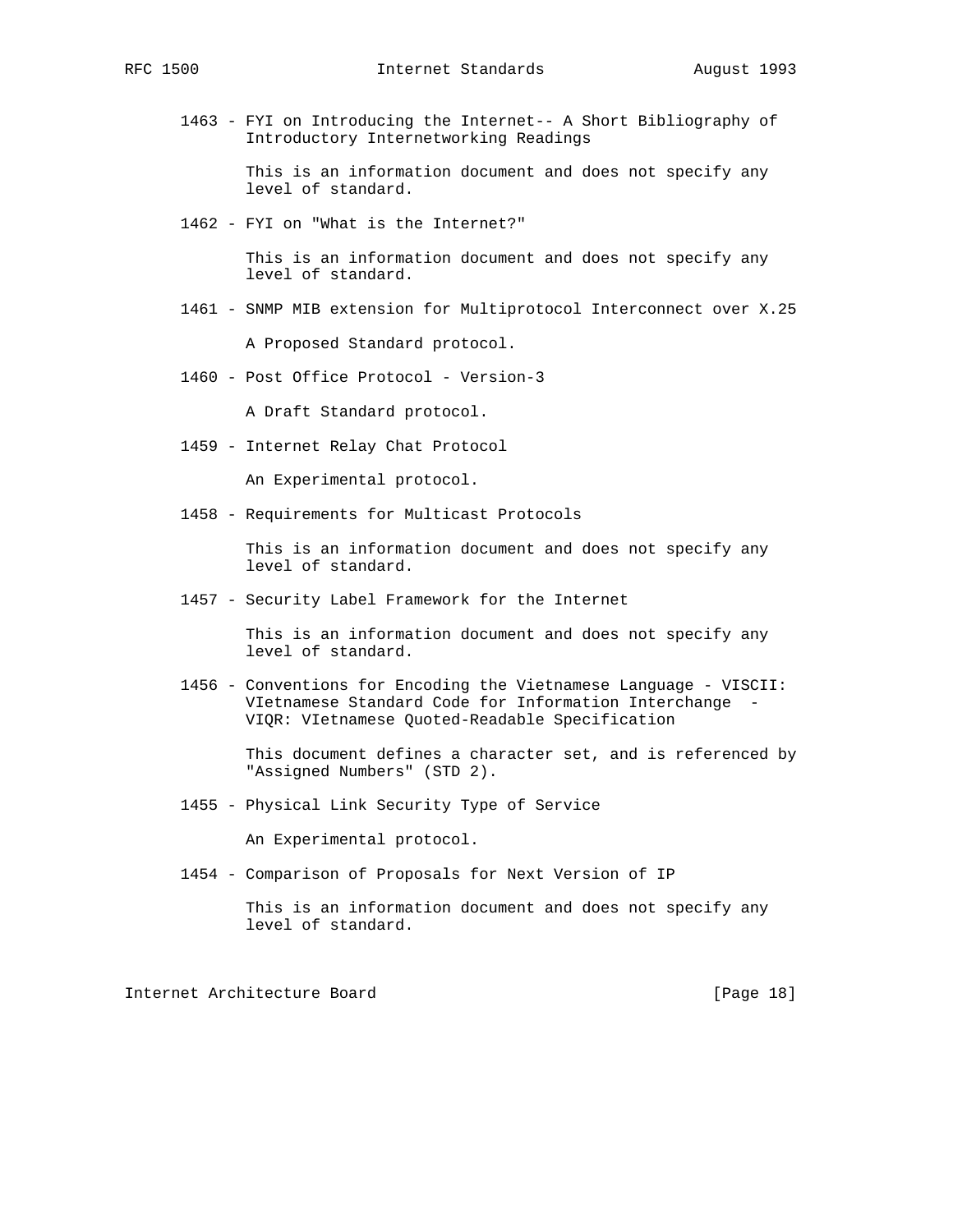1453 - A Comment on Packet Video Remote Conferencing and the Transport/Network Layers

> This is an information document and does not specify any level of standard.

 1452 - Coexistence between version-1 and version-2 of the Internet-standard Network Management Framework

A Proposed Standard protocol.

1451 - Manager-to-Manager Management Information Base

A Proposed Standard protocol.

 1450 - Management Information Base for version-2 of the Simple Network Management Protocol (SNMPv2)

A Proposed Standard protocol.

 1449 - Transport Mappings for version-2 of the Simple Network Management Protocol (SNMPv2)

A Proposed Standard protocol.

 1448 - Protocol Operations for version-2 of the Simple Network Management Protocol (SNMPv2)

A Proposed Standard protocol.

 1447 - Party MIB for version-2 of the Simple Network Management Protocol (SNMPv2)

A Proposed Standard protocol.

 1446 - Security Protocols for version-2 of the Simple Network Management Protocol (SNMPv2

A Proposed Standard protocol.

 1445 - Administrative Model for version-2 of the Simple Network Management Protocol (SNMPv2)

A Proposed Standard protocol.

 1444 - Conformance Statements for version-2 of the Simple Network Management Protocol (SNMPv2)

Internet Architecture Board [Page 19]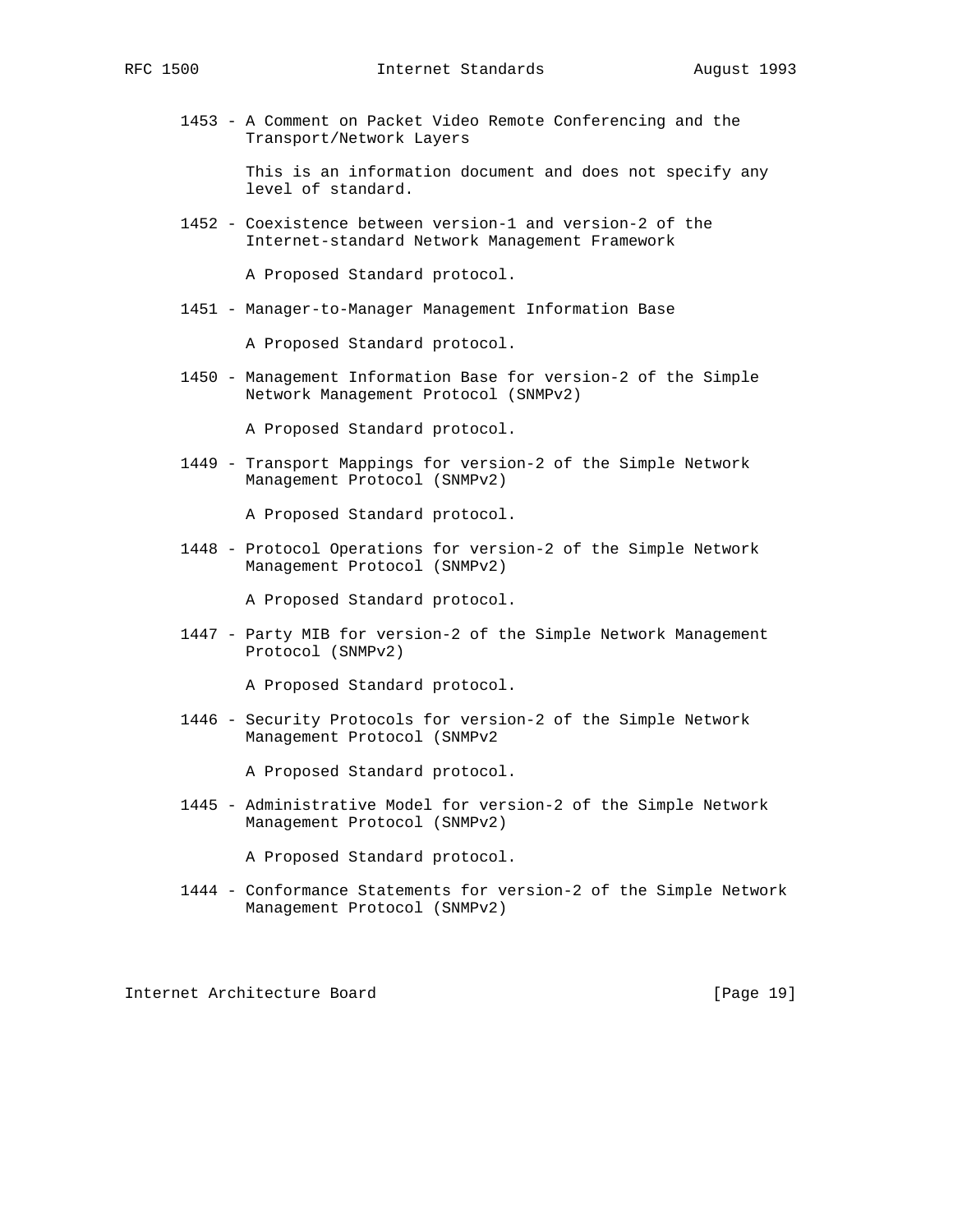A Proposed Standard protocol.

 1443 - Textual Conventions for version-2 of the Simple Network Management Protocol (SNMPv2)

A Proposed Standard protocol.

 1442 - Structure of Management Information for version-2 of the Simple Network Management Protocol (SNMPv2)

A Proposed Standard protocol.

 1441 - Introduction to version-2 of the Internet-standard Network Management Framework

A Proposed Standard protocol.

1440 - SIFT/UFT: Sender-Initiated/Unsolicited File Transfer

An Experimental protocol.

1439 - The Uniqueness of Unique Identifiers

 This is an information document and does not specify any level of standard.

 1438 - Internet Engineering Task Force Statements Of Boredom (SOBs)

> This is an information document and does not specify any level of standard.

1437 - The Extension of MIME Content-Types to a New Medium

 This is an information document and does not specify any level of standard.

## 6.1.2. Other Changes:

 The following are changes to protocols listed in the previous edition.

1298 - SNMP over IPX

Obsoleted by 1420.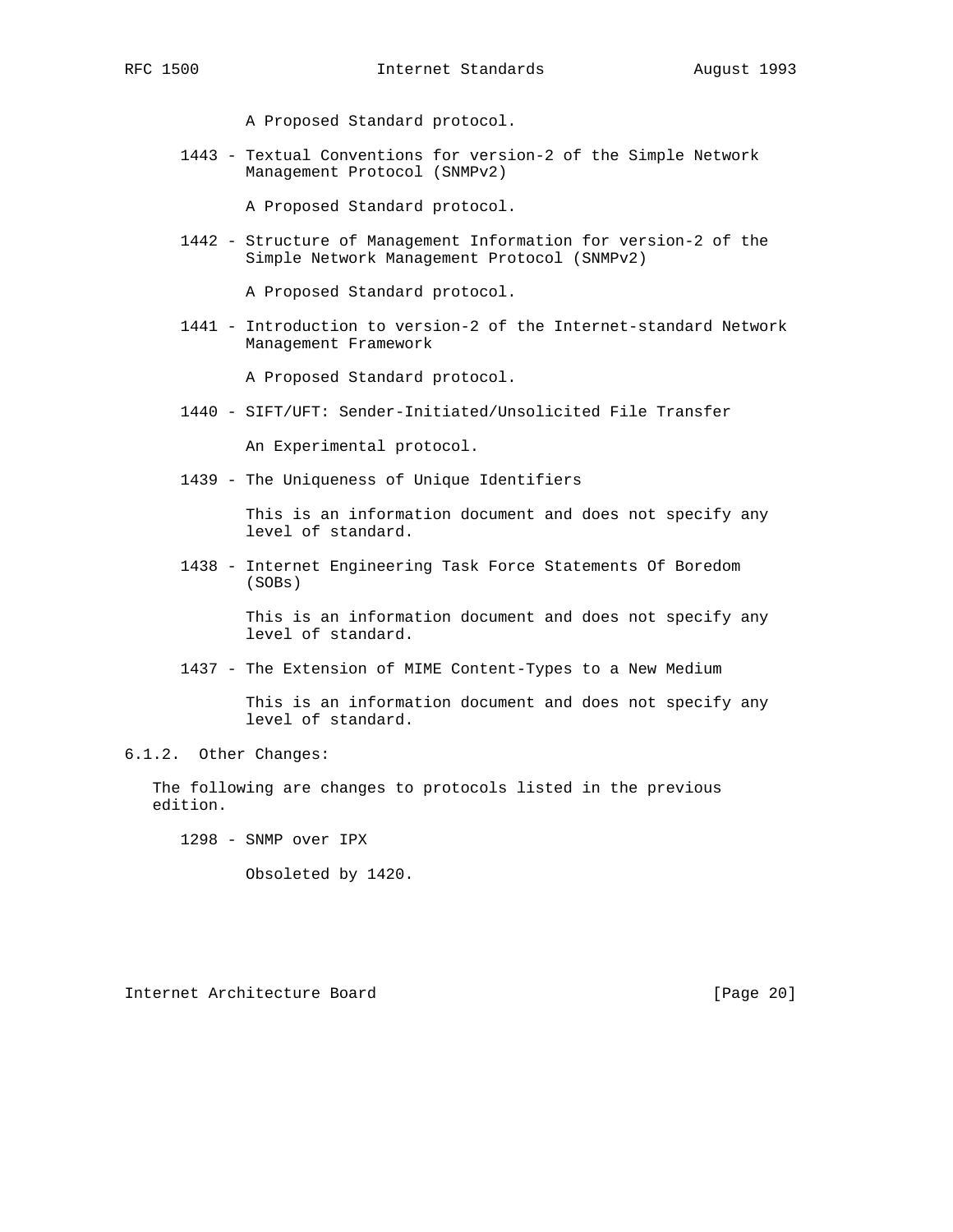1284 - Definitions of Managed Objects for the Ethernet-like Interface Types

Moved to Historic.

1283 - SNMP over OSI

Obsoleted by 1418.

- 1214 "OSI Internet Management: Management Information Base Moved to Historic.
- 1203 Interactive Mail Access Protocol Version-3 Moved to Historic.
- 1201 Transmitting IP Traffic over ARCNET Networks Moved to Historic.
- 1094 NFS: Network File System Protocol Specification Moved to Informational.
- 1057 RPC: Remote Procedure Call Protocol Specification Version-2 Moved to Informational.
- RFC 1050 RPC: Remote Procedure Call Protocol Specification Moved to Historic.

Internet Architecture Board [Page 21]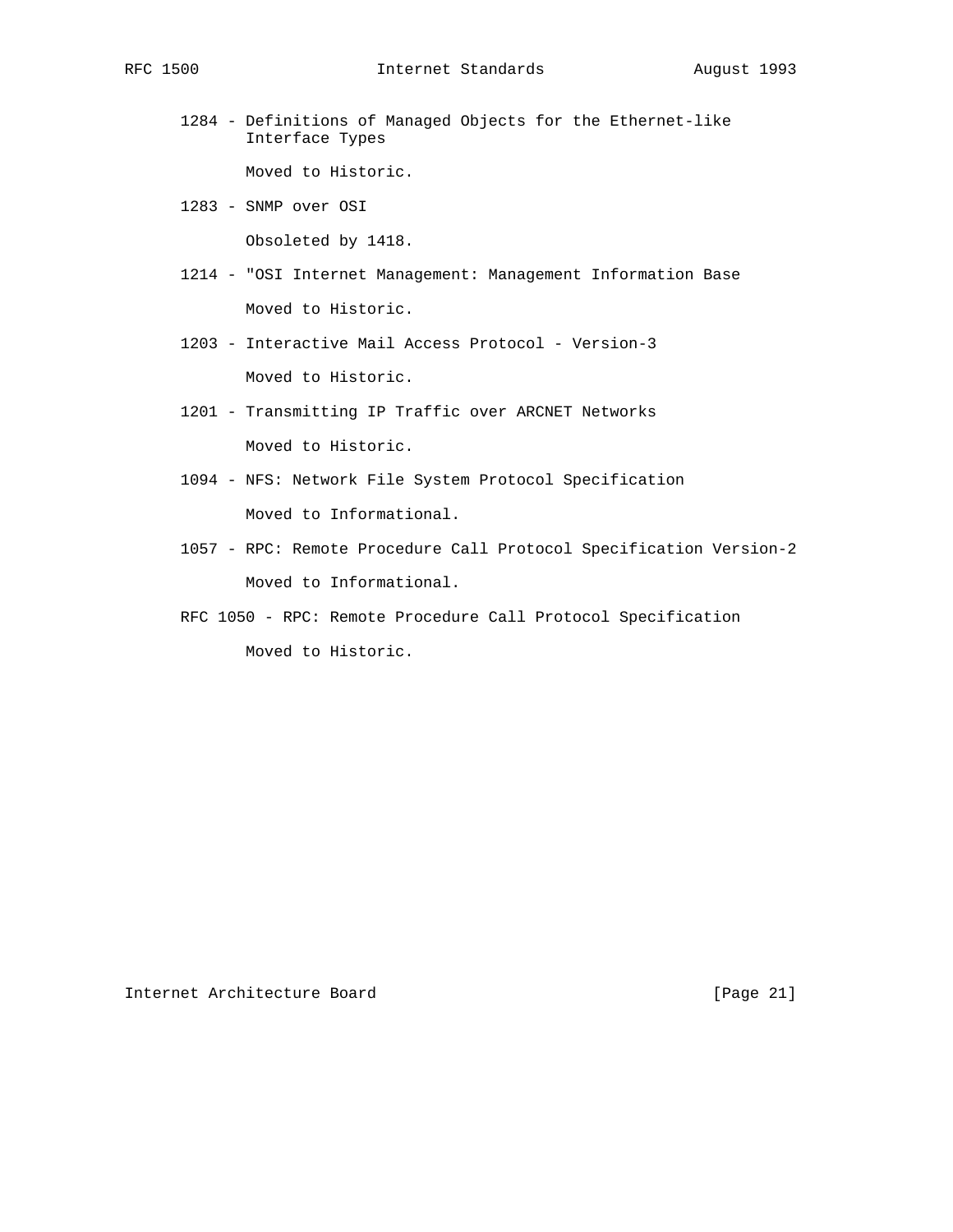# 6.2. Standard Protocols

| Protocol        | Name                                    | Status |                |                     | RFC STD *      |  |
|-----------------|-----------------------------------------|--------|----------------|---------------------|----------------|--|
| ========        |                                         |        |                | ======== ==== === = |                |  |
| .               | Internet Official Protocol Standards    | Rea    |                | 1500                | 1              |  |
| . - - - - - - - | Assigned Numbers                        | Req    |                | 1340                | 2              |  |
| .               | Host Requirements - Communications      | Req    |                | 1122                | 3              |  |
| ---------       | Host Requirements - Applications        | Req    |                | 1123                | $\overline{3}$ |  |
| --------        | Gateway Requirements                    | Req    |                | 1009                | $\overline{4}$ |  |
| IP              | Internet Protocol                       | Req    |                | 791                 | 5              |  |
|                 | as amended by:--------                  |        |                |                     |                |  |
|                 | IP Subnet Extension                     | Req    |                | 950                 | 5              |  |
|                 | IP Broadcast Datagrams                  | Req    |                | 919                 | 5              |  |
| .               | IP Broadcast Datagrams with Subnets     | Req    |                | 922                 | 5              |  |
| ICMP            | Internet Control Message Protocol       | Req    |                | 792                 | 5              |  |
| IGMP            | Internet Group Multicast Protocol       | Rec    |                | 1112                | 5              |  |
| UDP             | User Datagram Protocol                  | Rec    |                | 768                 | $6\phantom{1}$ |  |
| TCP             | Transmission Control Protocol           | Rec    |                | 793                 | 7              |  |
| TELNET          | Telnet Protocol                         | Rec    |                | 854,855             | 8              |  |
| <b>FTP</b>      | File Transfer Protocol                  | Rec    |                | 959                 | 9              |  |
| SMTP            | Simple Mail Transfer Protocol           | Rec    |                | 821                 | 10             |  |
| MAIL            | Format of Electronic Mail Messages      | Rec    |                | 822                 | 11             |  |
| CONTENT         | Content Type Header Field               | Rec    |                | 1049                | 11             |  |
| NTPV2           | Network Time Protocol (Version 2)       | Rec    |                | 1119                | 12             |  |
| DOMAIN          | Domain Name System                      |        | Rec 1034, 1035 |                     | 13             |  |
| $DNS-MX$        | Mail Routing and the Domain System      | Rec    |                | 974                 | 14             |  |
| SNMP            | Simple Network Management Protocol      | Rec    |                | 1157                | 15             |  |
| SMI             | Structure of Management Information     | Rec    |                | 1155                | 16             |  |
|                 | Concise-MIB Concise MIB Definitions     | Rec    |                | 1212                | 16             |  |
| MIB-II          | Management Information Base-II          | Rec    |                | 1213                | 17             |  |
| EGP             | Exterior Gateway Protocol               | Rec    |                | 904                 | 18             |  |
| <b>NETBIOS</b>  | NetBIOS Service Protocols               |        | Ele 1001,1002  |                     | 19             |  |
| <b>ECHO</b>     | Echo Protocol                           | Rec    |                | 862                 | 20             |  |
| DISCARD         | Discard Protocol                        | Ele    |                | 863                 | 21             |  |
| <b>CHARGEN</b>  | Character Generator Protocol            | Ele    |                | 864                 | 22             |  |
| <b>QUOTE</b>    | Quote of the Day Protocol               | Ele    |                | 865                 | 23             |  |
| <b>USERS</b>    | Active Users Protocol                   | Ele    |                | 866                 | 24             |  |
| DAYTIME         | Daytime Protocol                        | Ele    |                | 867                 | 25             |  |
| TIME            | Time Server Protocol                    | Ele    |                | 868                 | 26             |  |
| TFTP            | Trivial File Transfer Protocol          | Ele    |                | 1350                | 33             |  |
| <b>RIP</b>      | Routing Information Protocol            | Ele    |                | 1058                | 34             |  |
| TP-TCP          | ISO Transport Service on top of the TCP | Ele    |                | 1006                | 35             |  |

[Note: an asterisk at the end of a line indicates a change from the previous edition of this document.]

Internet Architecture Board [Page 22]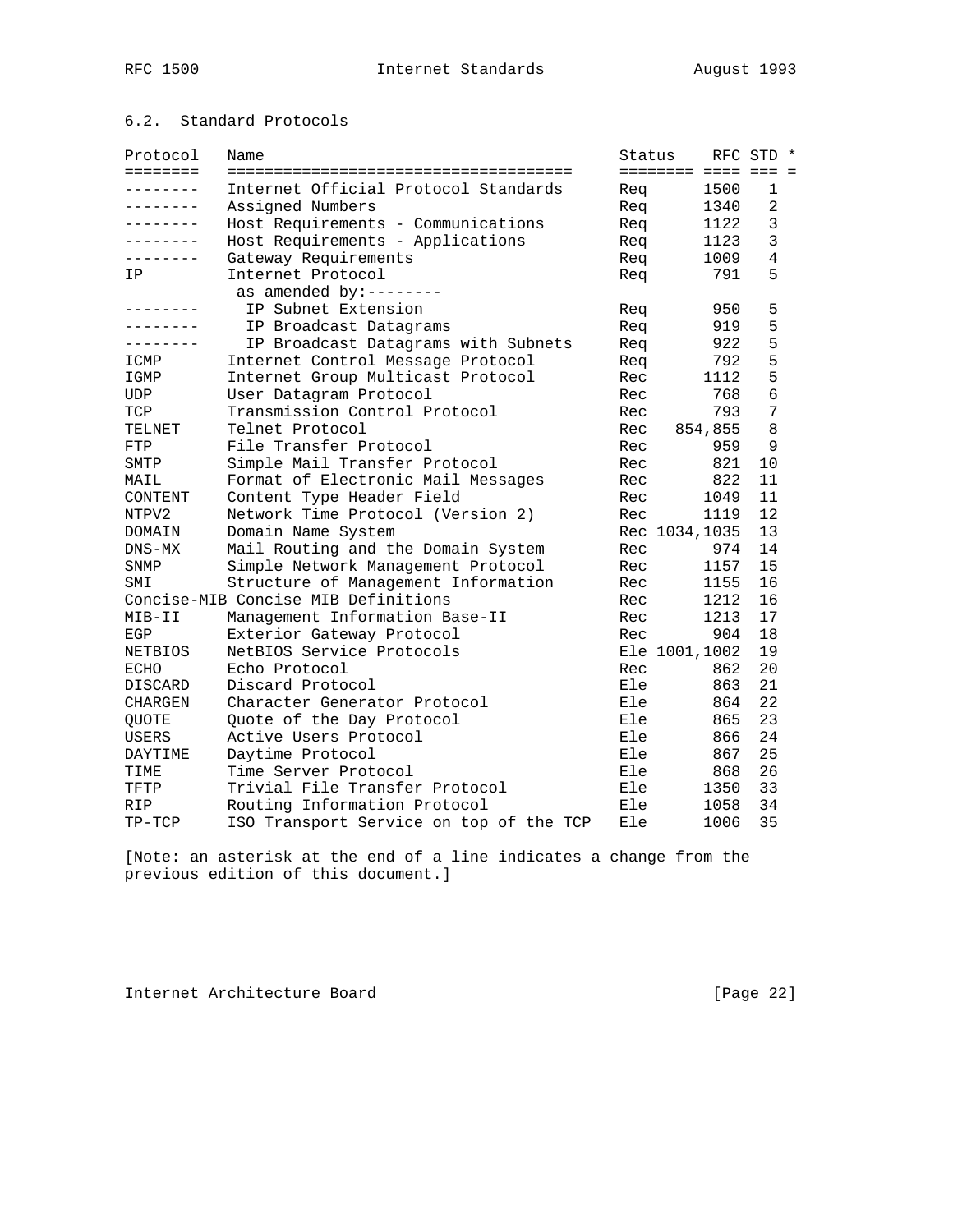Applicability Statements:

 IGMP -- The Internet Architecture Board intends to move towards general adoption of IP multicasting, as a more efficient solution than broadcasting for many applications. The host interface has been standardized in RFC-1112; however, multicast-routing gateways are in the experimental stage and are not widely available. An Internet host should support all of RFC-1112, except for the IGMP protocol itself which is optional; see RFC-1122 for more details. Even without IGMP, implementation of RFC-1112 will provide an important advance: IP-layer access to local network multicast addressing. It is expected that IGMP will become recommended for all hosts and gateways at some future date.

 SMI, MIB-II SNMP -- The Internet Architecture Board recommends that all IP and TCP implementations be network manageable. At the current time, this implies implementation of the Internet MIB-II (RFC-1213), and at least the recommended management protocol SNMP (RFC-1157).

 RIP -- The Routing Information Protocol (RIP) is widely implemented and used in the Internet. However, both implementors and users should be aware that RIP has some serious technical limitations as a routing protocol. The IETF is currently developing several candidates for a new standard "open" routing protocol with better properties than RIP. The IAB urges the Internet community to track these developments, and to implement the new protocol when it is standardized; improved Internet service will result for many users.

 TP-TCP -- As OSI protocols become more widely implemented and used, there will be an increasing need to support interoperation with the TCP/IP protocols. The Internet Engineering Task Force is formulating strategies for interoperation. RFC-1006 provides one interoperation mode, in which TCP/IP is used to emulate TP0 in order to support OSI applications. Hosts that wish to run OSI connection-oriented applications in this mode should use the procedure described in RFC- 1006. In the future, the IAB expects that a major portion of the Internet will support both TCP/IP and OSI (inter-)network protocols in parallel, and it will then be possible to run OSI applications across the Internet using full OSI protocol "stacks".

Internet Architecture Board [Page 23]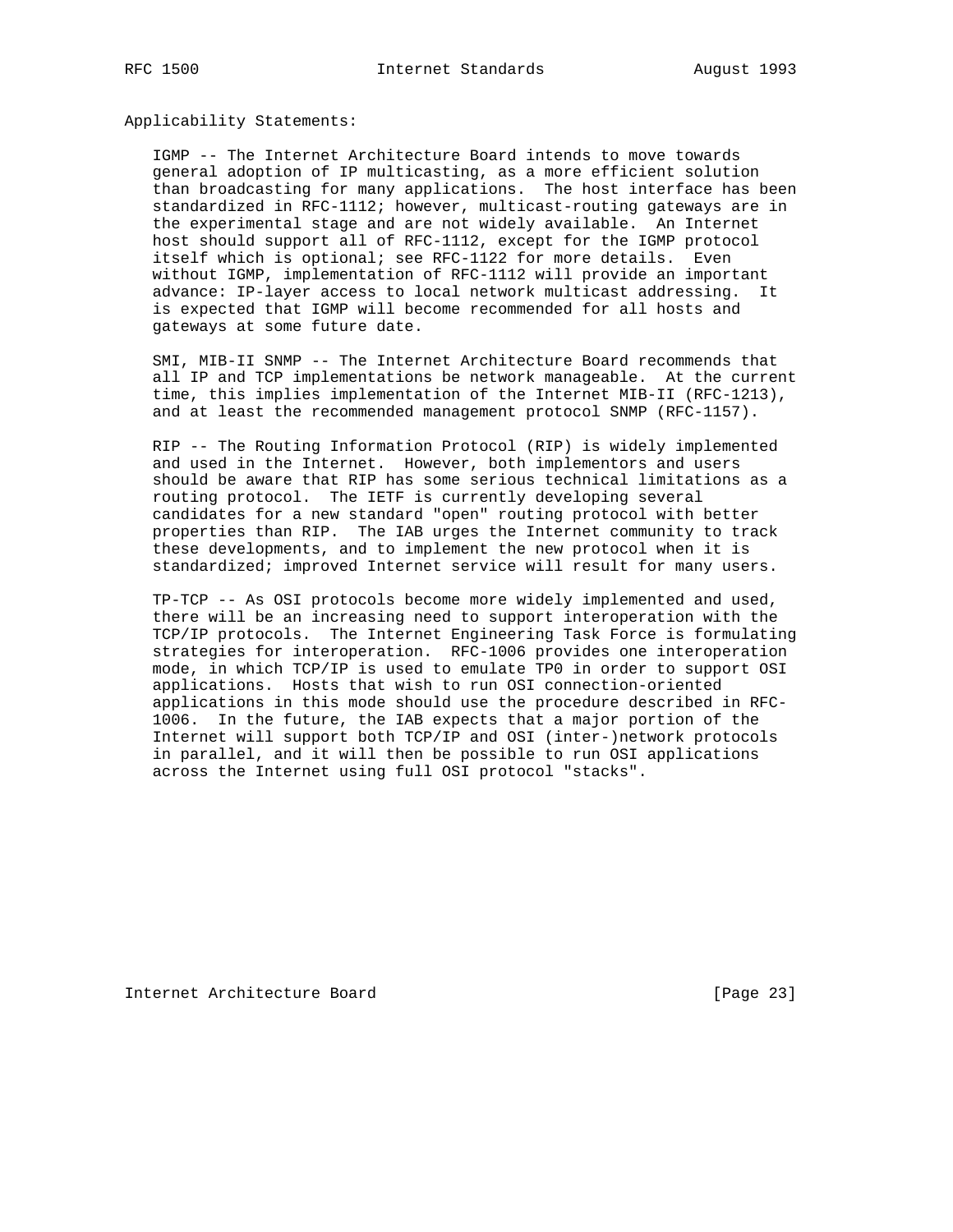# 6.3. Network-Specific Standard Protocols

All Network-Specific Standards have Elective status.

| Protocol  | Name                                         | State | RFC.        | STD * |
|-----------|----------------------------------------------|-------|-------------|-------|
| --------  | --------------------------------             | ----- | =====       |       |
| IP-FDDI   | Transmission of IP and ARP over FDDI Net Std |       | 1390        | 36    |
| IP-HIPPI  | IP and ARP on HIPPI                          | Prop  | 1374        |       |
| $IP-X.25$ | X.25 and ISDN in the Packet Mode             | Prop  | 1356        |       |
| IP-SMDS   | IP Datagrams over the SMDS Service           | Prop  | 1209        |       |
| ARP       | Address Resolution Protocol                  | Std   | 826         | 37    |
| RARP      | A Reverse Address Resolution Protocol        | Std   | 903         | 38    |
| IP-ARPA   | Internet Protocol on ARPANET                 |       | Std BBN1822 | 39    |
| $IP-WB$   | Internet Protocol on Wideband Network        | Std   | 907         | 40    |
| $IP-E$    | Internet Protocol on Ethernet Networks       | Std   | 894         | 41    |
| $IP-EE$   | Internet Protocol on Exp. Ethernet Nets      | Std   | 895         | 42    |
| IP-IEEE   | Internet Protocol on IEEE 802                | Std   | 1042        | 43    |
| $IP-DC$   | Internet Protocol on DC Networks             | Std   | 891         | 44    |
| $IP-HC$   | Internet Protocol on Hyperchannel            | Std   | 1044        | 45    |
| $IP-ARC$  | Internet Protocol on ARCNET                  | Std   | 1051        | 46    |
| IP-SLIP   | Transmission of IP over Serial Lines         | Std   | 1055        | 47    |
|           | IP-NETBIOS Transmission of IP over NETBIOS   | Std   | 1088        | 48    |
| $IP-IPX$  | Transmission of 802.2 over IPX Networks      | Std   | 1132        | 49    |

[Note: an asterisk at the end of a line indicates a change from the previous edition of this document.]

Applicability Statements:

 It is expected that a system will support one or more physical networks and for each physical network supported the appropriate protocols from the above list must be supported. That is, it is elective to support any particular type of physical network, and for the physical networks actually supported it is required that they be supported exactly according to the protocols in the above list. See also the Host and Gateway Requirements RFCs for more specific information on network-specific ("link layer") protocols.

Internet Architecture Board [Page 24]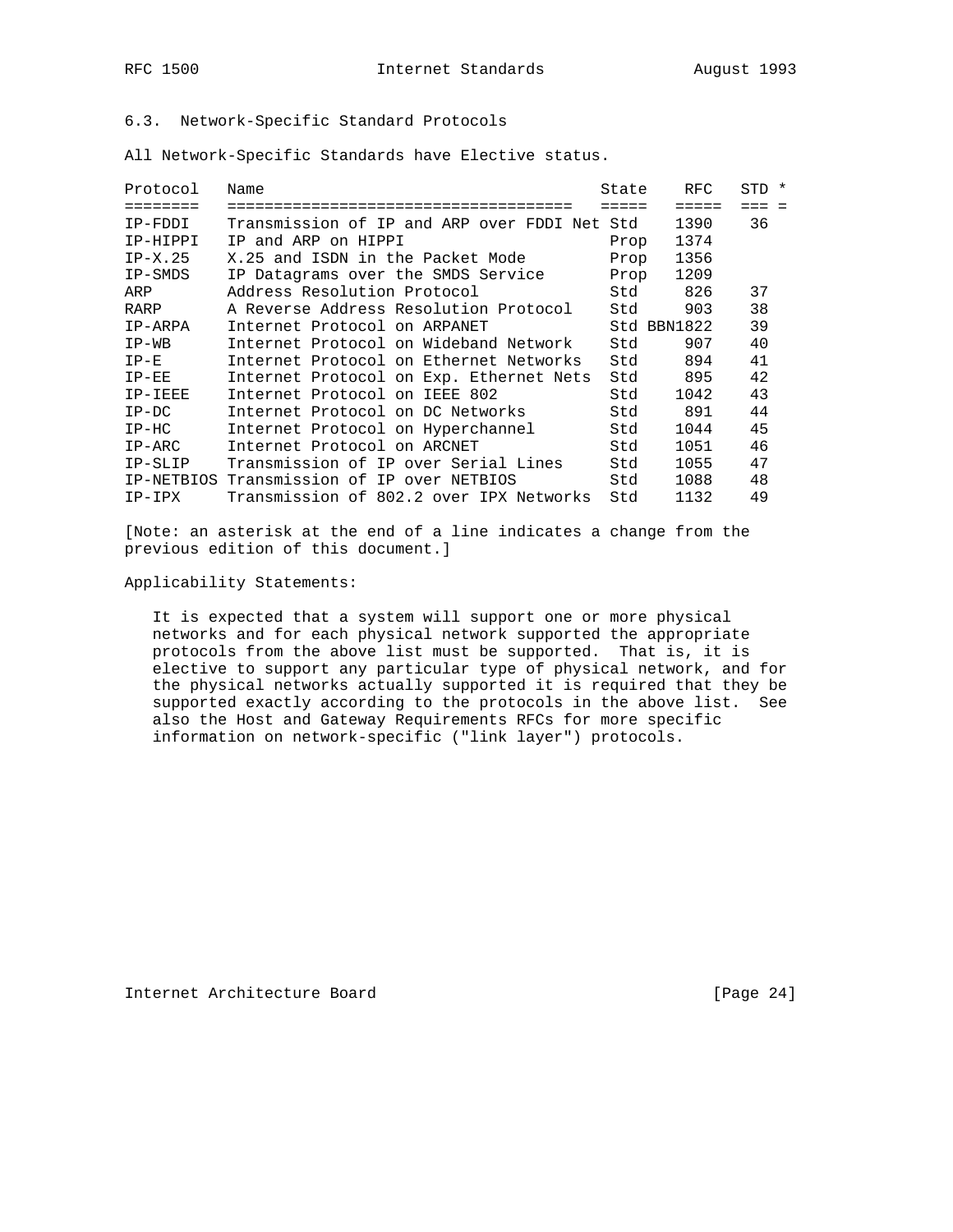# 6.4. Draft Standard Protocols

| Protocol              | Name                                | Status                | <b>RFC</b> |
|-----------------------|-------------------------------------|-----------------------|------------|
|                       |                                     |                       |            |
| BRIDGE-MIB BRIDGE-MIB |                                     | Elective              | $1493*$    |
| $IP-FR$               | Multiprotocol over Frame Relay      | Prop                  | $1490*$    |
| ETHER-MIB             | Ethernet MIB                        | Elective              | 1398       |
| NTPV3                 | Network Time Protocol (Version 3)   | Elective              | 1305       |
| IP-MTU                | Path MTU Discovery                  | Elective              | 1191       |
| FINGER                | Finger Protocol                     | Elective              | 1288       |
| BGP3                  | Border Gateway Protocol 3 (BGP-3)   | Elective              | 1267,1268  |
| OSPF2                 | Open Shortest Path First Routing V2 | Elective              | 1247       |
| POP3                  | Post Office Protocol, Version 3     | Elective              | $1460*$    |
| IP-FDDI               | Internet Protocol on FDDI Networks  | Elective              | 1188       |
| PPP                   | Point to Point Protocol             | Elective              | 1171       |
| <b>BOOTP</b>          | Bootstrap Protocol                  | Recommended 951,1497* |            |
| NICNAME               | Whols Protocol                      | Elective              | 954        |

[Note: an asterisk at the end of a line indicates a change from the previous edition of this document.]

Applicability Statements:

 PPP -- Point to Point Protocol is a method of sending IP over serial lines, which are a type of physical network. It is anticipated that PPP will be advanced to the network-specifics standard protocol state in the future.

Internet Architecture Board [Page 25]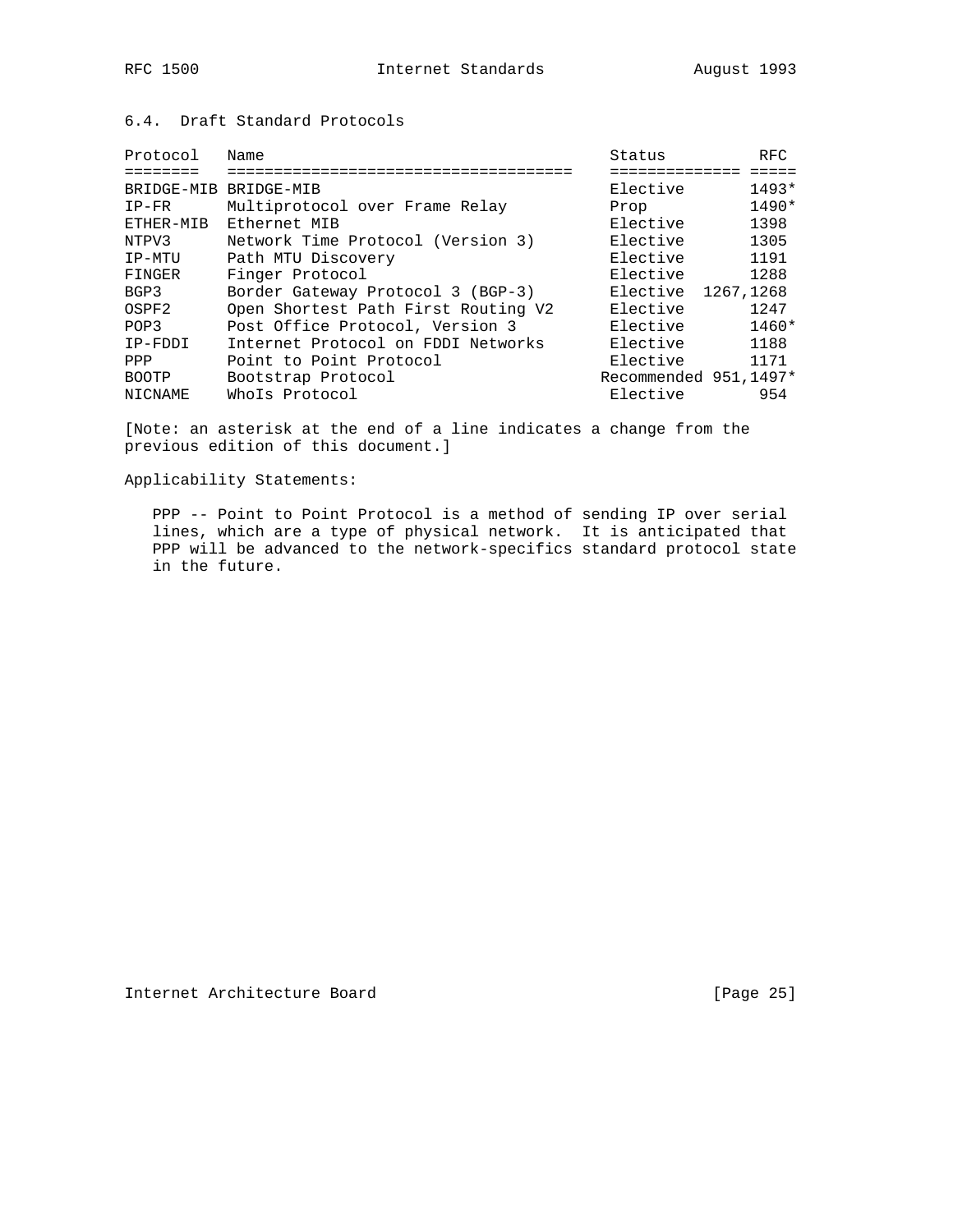# 6.5. Proposed Standard Protocols

| Protocol<br><b>EEEEEEEE</b> | Name                                         | Status<br>==================== | <b>RFC</b> |
|-----------------------------|----------------------------------------------|--------------------------------|------------|
| <b>HARPOON</b>              | Rules for Downgrading Messages               | Elective                       | 1496*      |
| Mapping                     | MHS/RFC-822 Message Body Mapping             | Elective                       | 1495*      |
| Equiv                       | X.400/MIME Body Equivalences                 | Elective                       | 1494*      |
| X.500syn                    | X.500 String Representation                  | Elective                       | 1488*      |
| X.500lite                   | X.500 Lightweight                            | Elective                       | 1487*      |
| STR-REP                     | String Representation<br>$\ldots$            | Elective                       | 1485*      |
| OSI-Dir                     | OSI User Friendly Naming                     | Elective                       | 1484*      |
| ATM-ENCAP                   | Multiprotocol Encapsulation over ATM         | Elective                       | 1483*      |
| <b>IDPR</b>                 | Inter-Domain Policy Routing Protocol         | Elective                       | 1479*      |
| IDPR-ARCH                   | Architecture for IDPR                        | Elective                       | 1478*      |
|                             | PPP/Bridge MIB Bridge PPP MIB                | Elective                       | 1474*      |
| PPP/IP MIB                  | IP Network Control Protocol of PPP MIB       | Elective                       | $1473*$    |
|                             | PPP/SEC MIB Security Protocols of PPP MIB    | Elective                       | 1472*      |
|                             | PPP/LCP MIB Link Control Protocol of PPP MIB | Elective                       | $1471*$    |
| $IP-TR-MC$                  | IP Multicast over Token-Ring LANs            | Elective                       | 1469*      |
| $X25 - MIB$                 | Multiprotocol Interconnect on X.25 MIB       | Elective                       | $1461*$    |
| SNMP <sub>v2</sub>          | Coexistence between SNMPv1 and SNMPv2        | Elective                       | 1452*      |
| SNMP <sub>v2</sub>          | Manager-to-Manager MIB                       | Elective                       | $1451*$    |
| SNMP <sub>v2</sub>          | Management Information Base for SNMPv2       | Elective                       | 1450*      |
| SNMP <sub>v2</sub>          | Transport Mappings for SNMPv2                | Elective                       | $1449*$    |
| SNMP <sub>v2</sub>          | Protocol Operations for SNMPv2               | Elective                       | 1448*      |
| SNMP <sub>v2</sub>          | Party MIB for SNMPv2                         | Elective                       | $1447*$    |
| SNMP <sub>v2</sub>          | Security Protocols for SNMPv2                | Elective                       | 1446*      |
| SNMP <sub>v2</sub>          | Administrative Model for SNMPv2              | Elective                       | 1445*      |
| SNMP <sub>v2</sub>          | Conformance Statements for SNMPv2            | Elective                       | 1444*      |
| SNMP <sub>v2</sub>          | Textual Conventions for SNMPv2               | Elective                       | $1443*$    |
| SNMP <sub>v2</sub>          | SMI for SNMPv2                               | Elective                       | 1442*      |
| SNMP <sub>v2</sub>          | Introduction to SNMPv2                       | Elective                       | $1441*$    |
| SMTP-SIZE                   | SMTP Service Ext for Message Size            | Elective                       | 1427       |
| SMTP-8BIT                   | SMTP Service Ext or 8bit-MIMEtransport       | Elective                       | 1426       |
| SMTP-EXT                    | SMTP Service Extensions                      | Elective                       | 1425       |
| PEM-KEY                     | PEM - Key Certification                      | Elective                       | 1424       |
| PEM-ALG                     | PEM - Algorithms, Modes, and Identifiers     | Elective                       | 1423       |
| PEM-CKM                     | PEM - Certificate-Based Key Management       | Elective                       | 1422       |
| PEM-ENC                     | PEM - Message Encryption and Auth            | Elective                       | 1421       |
| SNMP-IPX                    | SNMP over IPX                                | Elective                       | 1420       |
| SNMP-AT                     | SNMP over AppleTalk                          | Elective                       | 1419       |
| SNMP-OSI                    | SNMP over OSI                                | Elective                       | 1418       |
| FTP-FTAM                    | FTP-FTAM Gateway Specification               | Elective                       | 1415       |
| IDENT-MIB                   | Identification MIB                           | Elective                       | 1414       |
| <b>IDENT</b>                | Identification Protocol                      | Elective                       | 1413       |
|                             | DS3/E3-MIB DS3/E3 Interface Type             | Elective                       | 1407       |
|                             | DS1/E1-MIB DS1/E1 Interface Type             | Elective                       | 1406       |
| BGP-OSPF                    | BGP OSPF Interaction                         | Elective                       | 1403       |

Internet Architecture Board [Page 26]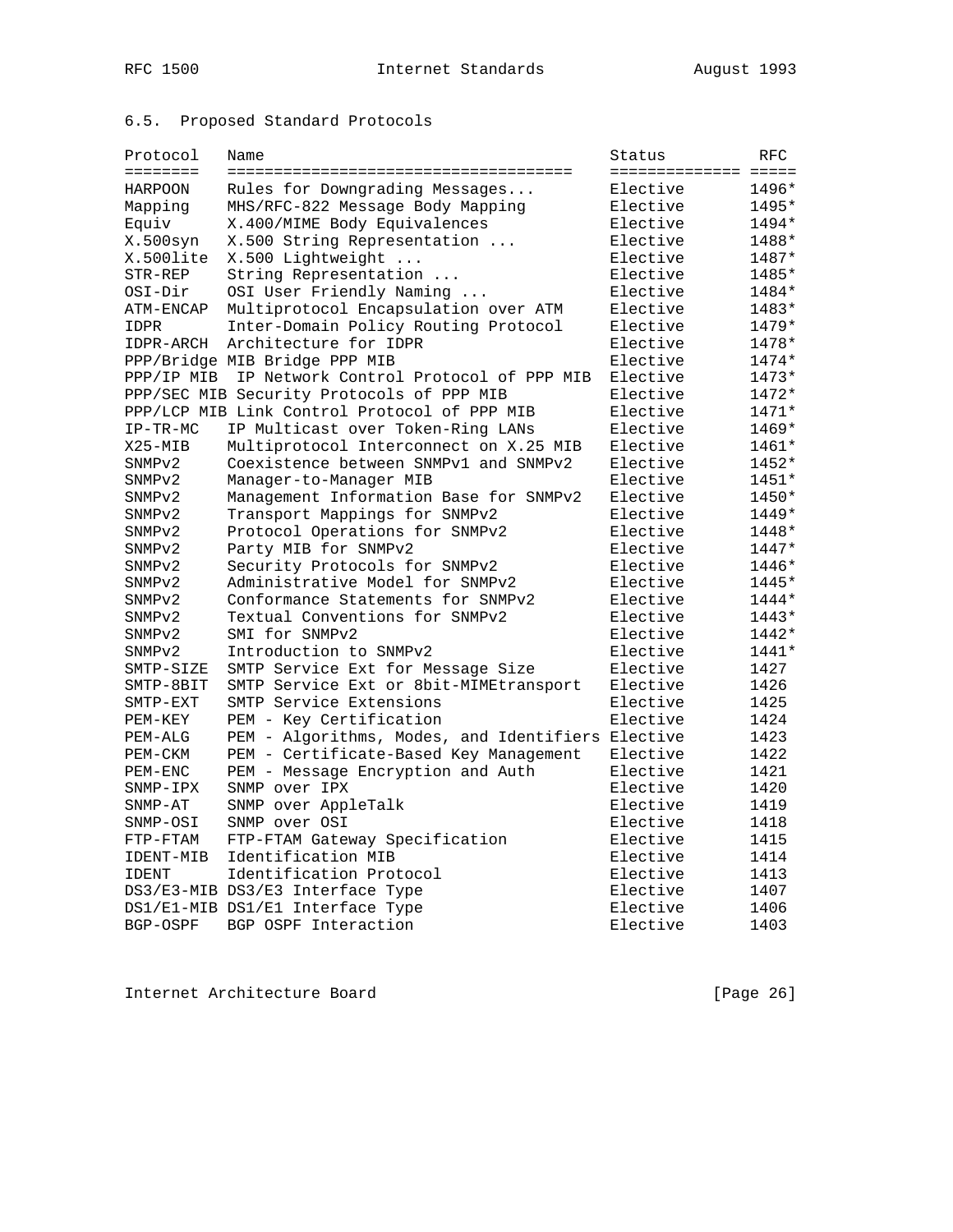| --------              | Route Advertisement In BGP2 And BGP3               | Elective | 1397 |
|-----------------------|----------------------------------------------------|----------|------|
| RIP2-MIB              | RIP Version 2 MIB Extension                        | Elective | 1389 |
| RIP2                  | RIP Version 2-Carrying Additional Info.            | Elective | 1388 |
| $SNMP-X.25$           | SNMP MIB Extension for X.25 Packet Layer Elective  |          | 1382 |
| SNMP-LAPB             | SNMP MIB Extension for X.25 LAPB                   | Elective | 1381 |
| PPP-ATCP              | PPP AppleTalk Control Protocol                     | Elective | 1378 |
|                       | PPP-OSINLCP PPP OSI Network Layer Control Protocol | Elective | 1377 |
| PP-DNCP               | PPP DECnet Phase IV Control Protocol               | Elective | 1376 |
| 802.3-MIB             | IEEE 802.3 Repeater MIB                            | Elective | 1368 |
| BGP-OSPF              | BGP OSPF Interaction                               | Elective | 1364 |
| TABLE-MIB             | IP Forwarding Table MIB                            | Elective | 1354 |
|                       | SNMP-PARTY-MIB Administration of SNMP              | Elective | 1353 |
| SNMP-SEC              | SNMP Security Protocols                            | Elective | 1352 |
|                       | SNMP-ADMIN SNMP Administrative Model               | Elective | 1351 |
| TOS                   | Type of Service in the Internet                    | Elective | 1349 |
| -------               | Representation of Non-ASCII Text                   | Elective | 1342 |
| MIME                  | Multipurpose Internet Mail Extensions              | Elective | 1341 |
| PPP-AUTH              | PPP Authentication                                 | Elective | 1334 |
| PPP-LINK              | PPP Link Quality Monitoring                        | Elective | 1333 |
| $PPP-IPCP$            | PPP Control Protocol                               | Elective | 1332 |
| PPP                   | Point-to-Point Protocol (PPP)                      | Elective | 1331 |
| -------               | X.400 1988 to 1984 downgrading                     | Elective | 1328 |
| -------               | Mapping between X.400(1988)                        | Elective | 1327 |
| TCP-EXT               | TCP Extensions for High Performance                | Elective | 1323 |
| --------              | Def. Man. Objs Parallel-printer-like               | Elective |      |
| .                     |                                                    | Elective | 1318 |
| -------               | Def. Man Objs RS-232-like                          |          | 1317 |
|                       | Def. Man. Objs. Character Stream                   | Elective | 1316 |
| FRAME-MIB             | Management Information Base for Frame              | Elective | 1315 |
| NETFAX                | File Format for the Exchange of Images             | Elective | 1314 |
| SIP-MIB               | SIP Interface Type MIB                             | Elective | 1304 |
| IARP                  | Inverse Address Resolution Protocol                | Elective | 1293 |
| DECNET-MIB DECNET MIB |                                                    | Elective | 1289 |
| FDDI-MIB              | FDDI-MIB                                           | Elective | 1285 |
| -------               | Encoding Network Addresses                         | Elective | 1277 |
| -------               | Replication and Distributed Operations             | Elective | 1276 |
| -------               | COSINE and Internet X.500 Schema                   | Elective | 1274 |
| RMON-MIB              | Remote Network Monitoring MIB                      | Elective | 1271 |
| BGP-MIB               | Border Gateway Protocol MIB (Version 3)            | Elective | 1269 |
| ICMP-ROUT             | ICMP Router Discovery Messages                     | Elective | 1256 |
| OSPF-MIB              | OSPF Version 2 MIB                                 | Elective | 1253 |
| IPSO                  | DoD Security Options for IP                        | Elective | 1108 |
| AT-MIB                | Appletalk MIB                                      | Elective | 1243 |
| OSI-UDP               | OSI TS on UDP                                      | Elective | 1240 |
| STD-MIBs              | Reassignment of Exp MIBs to Std MIBs               | Elective | 1239 |
| OSI-NSAP              | Guidelines for OSI NSAP Allocation                 | Elective | 1237 |
| IPX-IP                | Tunneling IPX Traffic through IP Nets              | Elective | 1234 |
| 802.5-MIB             | IEEE 802.5 Token Ring MIB                          | Elective | 1231 |
| GINT-MIB              | Extensions to the Generic-Interface MIB            | Elective | 1229 |

Internet Architecture Board [Page 27]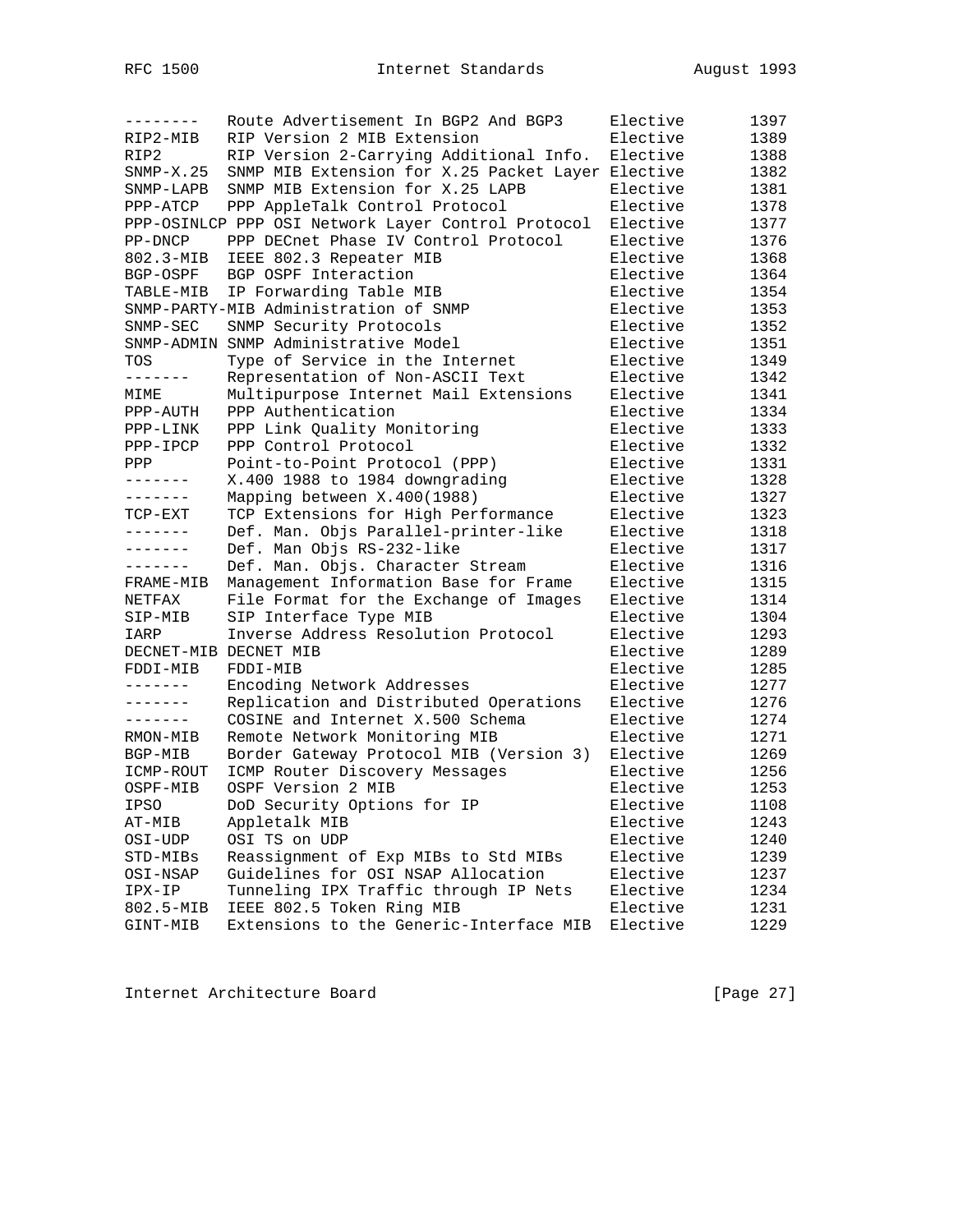| PPP-EXT  | PPP Extensions for Bridging            | Elective | 1220     |
|----------|----------------------------------------|----------|----------|
| IS-IS    | OSI IS-IS for TCP/IP Dual Environments | Elective | 1195     |
| IP-CMPRS | Compressing TCP/IP Headers             | Elective | 1144     |
|          | ISO-TS-ECHO Echo for ISO-8473          | Elective | 1139     |
|          | Mapping Between X.400(1984)            | Elective | 1026,987 |
| NNTP     | Network News Transfer Protocol         | Elective | 977      |

Applicability Statements:

OSPF - RFC 1370 is an applicability statement for OSPF.

6.6. Telnet Options

For convenience, all the Telnet Options are collected here with both their state and status.

| Protocol    | Name                               | Number         |      | State Status | RFC STD              |    |
|-------------|------------------------------------|----------------|------|--------------|----------------------|----|
| ========    |                                    |                |      | ===== ====== | $=$ $=$ $=$ $=$      |    |
| TOPT-BIN    | Binary Transmission                | 0              | Std  | Rec          | 856                  | 27 |
| TOPT-ECHO   | Echo                               | $\mathbf{1}$   | Std  | Rec          | 857                  | 28 |
| TOPT-RECN   | Reconnection                       | $\overline{2}$ | Prop | Ele          | $\sim$ $\sim$ $\sim$ |    |
| TOPT-SUPP   | Suppress Go Ahead                  | 3              | Std  | Rec          | 858                  | 29 |
| TOPT-APRX   | Approx Message Size Negotiation    | 4              | Prop | Ele          | .                    |    |
| TOPT-STAT   | Status                             | 5              | Std  | Rec          | 859                  | 30 |
| TOPT-TIM    | Timing Mark                        | 6              | Std  | Rec          | 860                  | 31 |
| TOPT-REM    | Remote Controlled Trans and Echo   | 7              | Prop | Ele          | 726                  |    |
| TOPT-OLW    | Output Line Width                  | 8              | Prop | Ele          | $\cdots$             |    |
| TOPT-OPS    | Output Page Size                   | 9              | Prop | Ele          | .                    |    |
| TOPT-OCRD   | Output Carriage-Return Disposition | 10             | Prop | Ele          | 652                  |    |
| TOPT-OHT    | Output Horizontal Tabstops         | 11             | Prop | Ele          | 653                  |    |
| TOPT-OHTD   | Output Horizontal Tab Disposition  | $12 \,$        | Prop | Ele          | 654                  |    |
| TOPT-OFD    | Output Formfeed Disposition        | 13             | Prop | Ele          | 655                  |    |
| TOPT-OVT    | Output Vertical Tabstops           | 14             | Prop | Ele          | 656                  |    |
| TOPT-OVTD   | Output Vertical Tab Disposition    | 15             | Prop | Ele          | 657                  |    |
| TOPT-OLD    | Output Linefeed Disposition        | 16             | Prop | Ele          | 658                  |    |
| TOPT-EXT    | Extended ASCII                     | 17             | Prop | Ele          | 698                  |    |
| TOPT-LOGO   | Logout                             | 18             | Prop | Ele          | 727                  |    |
| TOPT-BYTE   | Byte Macro                         | 19             | Prop | Ele          | 735                  |    |
| TOPT-DATA   | Data Entry Terminal                | 20             | Prop | Ele          | 1043                 |    |
| TOPT-SUP    | SUPDUP                             | 21             | Prop | Ele          | 736                  |    |
| TOPT-SUPO   | SUPDUP Output                      | 22             | Prop | Ele          | 749                  |    |
| TOPT-SNDL   | Send Location                      | 23             | Prop | Ele          | 779                  |    |
| TOPT-TERM   | Terminal Type                      | 24             | Prop | Ele          | 1091                 |    |
| TOPT-EOR    | End of Record                      | 25             | Prop | Ele          | 885                  |    |
| TOPT-TACACS | TACACS User Identification         | 26             | Prop | Ele          | 927                  |    |

Internet Architecture Board [Page 28]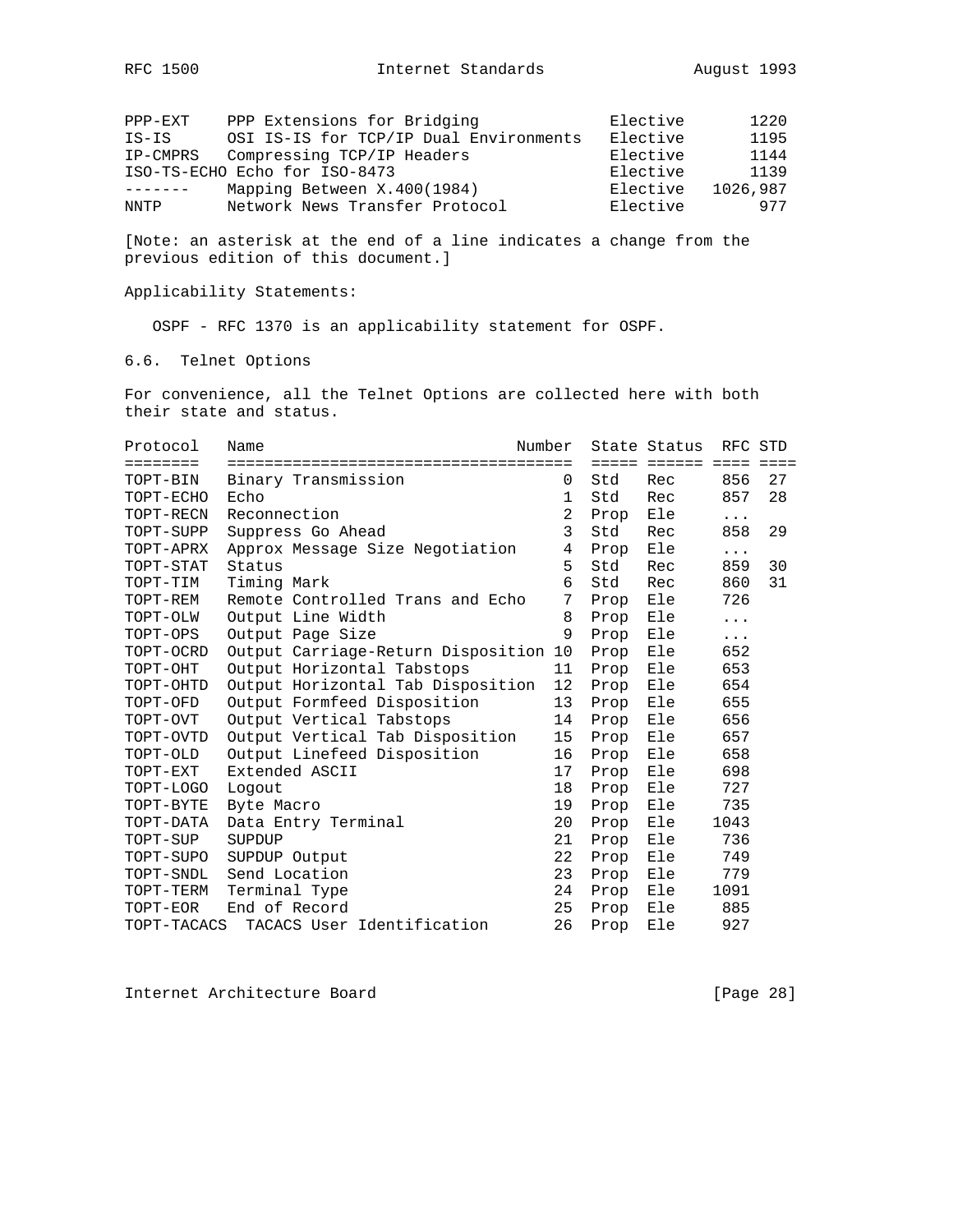| Output Marking               | 27                                                                       | Prop | Ele | 933                            |    |
|------------------------------|--------------------------------------------------------------------------|------|-----|--------------------------------|----|
| Terminal Location Number     | 28                                                                       | Prop | Ele | 946                            |    |
| Telnet 3270 Regime           | 29                                                                       | Prop | Ele | 1041                           |    |
| X.3 PAD                      | 30                                                                       | Prop |     | 1053                           |    |
| Negotiate About Window Size  | 31                                                                       | Prop |     | 1073                           |    |
| Terminal Speed               | 32                                                                       | Prop |     | 1079                           |    |
| Remote Flow Control          | 33                                                                       | Prop | Ele | 1372                           |    |
| Linemode                     | 34                                                                       |      |     | 1184                           |    |
| X Display Location           | 35                                                                       | Prop | Ele | 1096                           |    |
|                              | 36                                                                       | Prop | Ele | 1408                           |    |
| Telnet Authentication Option | 37                                                                       | Exp  | Ele | 1416                           |    |
|                              | 255                                                                      | Std  | Rec | 861                            | 32 |
|                              | TOPT-ENVIR Telnet Environment Option<br>TOPT-EXTOP Extended-Options-List |      |     | Ele<br>Ele<br>Ele<br>Draft Ele |    |

# 6.7. Experimental Protocols

All Experimental protocols have the Limited Use status.

| Protocol        | Name                                       | RFC             |
|-----------------|--------------------------------------------|-----------------|
| <b>EEEEEEEE</b> |                                            | $=$ $=$ $=$ $=$ |
| REM-PRT         | An Experiment in Remote Printing           | 1486*           |
| RAP             | Internet Route Access Protocol             | $1476*$         |
| TP/IX           | TP/IX: The Next Internet                   | $1475*$         |
| X400            | Routing Coordination for X.400 Services    | $1465*$         |
| DNS             | Storing Arbitrary Attributes in DNS        | $1464*$         |
| IRCP            | Internet Relay Chat Protocol               | $1459*$         |
| TOS-LS          | Link Security TOS                          | 1455*           |
| SIFT/UFT        | Sender-Initiated/Unsolicited File Transfer | $1440*$         |
| DIR-ARP         | Directed ARP                               | 1433            |
| TEL-SPX         | Telnet Authentication: SPX                 | 1412            |
| TEL-KER         | Telnet Authentication: Kerberos V4         | 1411            |
| MAP-MAIL        | X.400 Mapping and Mail-11                  | 1405            |
| TRACE-IP        | Traceroute Using an IP Option              | 1393            |
| $DNS-IP$        | Experiment in DNS Based IP Routing         | 1383            |
| DNS NSAP        | DNS NSAP RRs                               | 1348            |
| RMCP            | Remote Mail Checking Protocol              | 1339            |
| MSP2            | Message Send Protocol 2                    | 1312            |
| DSLCP           | Dynamically Switched Link Control          | 1307            |
|                 | X.500 and Domains                          | 1279            |
| IN-ENCAP        | Internet Encapsulation Protocol            | 1241            |
| CLNS-MIB        | CLNS-MIB                                   | 1238            |
| CFDP            | Coherent File Distribution Protocol        | 1235            |
| SNMP-DPI        | SNMP Distributed Program Interface         | 1228            |
| SNMP-MUX        | SNMP MUX Protocol and MIB                  | 1227            |
| $IP-AX.25$      | IP Encapsulation of AX.25 Frames           | 1226            |
| ALERTS          | Managing Asynchronously Generated Alerts   | 1224            |

Internet Architecture Board [Page 29]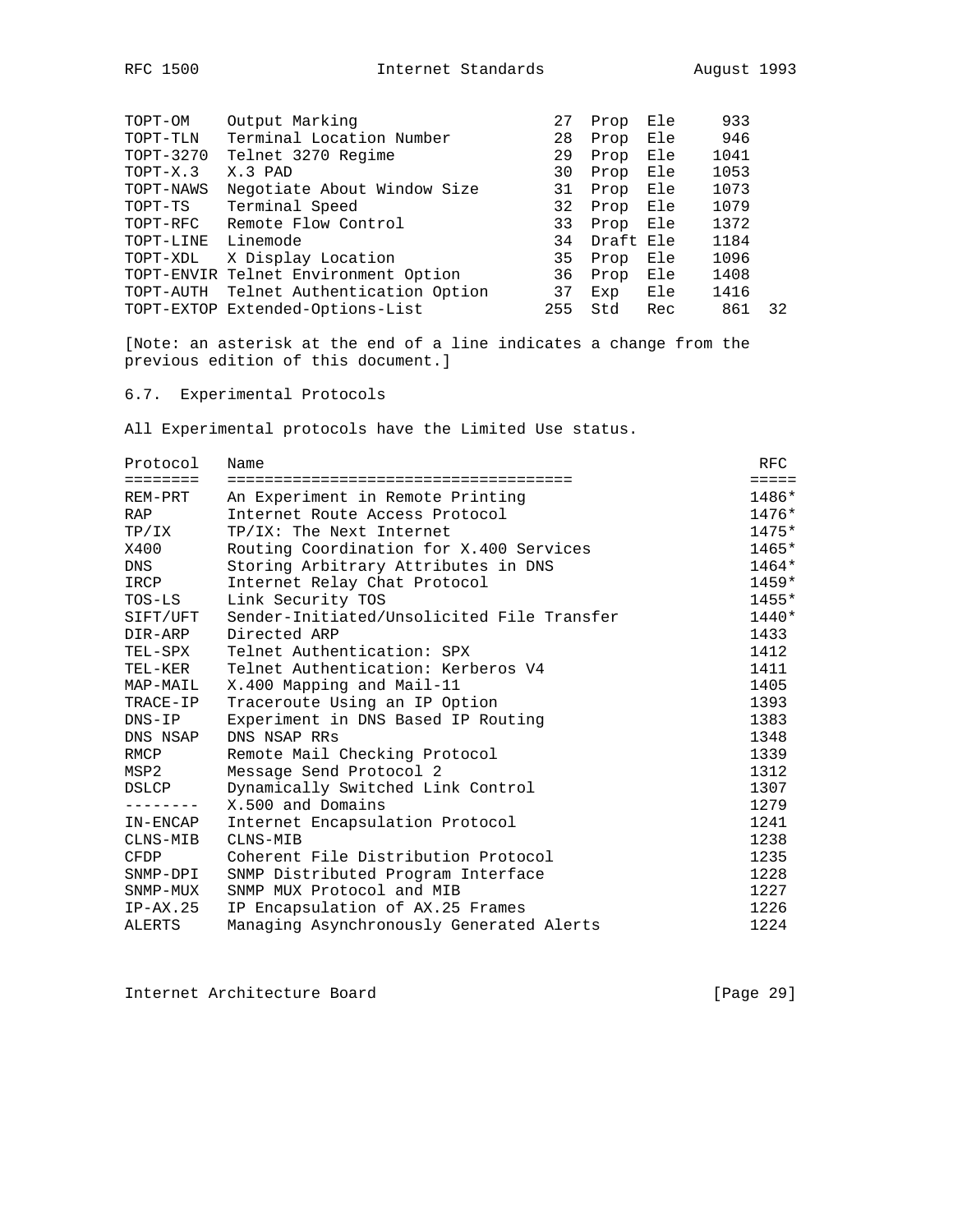| Message Posting Protocol                     | 1204      |
|----------------------------------------------|-----------|
| Stream Protocol<br>$ST-II$                   | 1190      |
| SNMP-BULK Bulk Table Retrieval with the SNMP | 1187      |
| New DNS RR Definitions                       | 1183      |
| NTP over OSI Remote Operations               | 1165      |
| Encoding Header Field for Mail               | 1154      |
| Digest Message Format for Mail               | 1153      |
| Reliable Data Protocol                       | 908,1151  |
| Mapping between X.400(88) and RFC-822        | 1148      |
| TCP Alternate Checksum Option                | 1146      |
| Mapping full 822 to Restricted 822           | 1137      |
| IP Distance Vector Multicast Routing         | 1075      |
| TCP Extensions for Long Delay Paths          | 1072      |
| Interactive Mail Access Protocol             | 1176,1064 |
| VMTP Versatile Message Transaction Protocol  | 1045      |
| COOKIE-JAR Authentication Scheme             | 1004      |
| Bulk Data Transfer Protocol                  | 998       |
| Internet Reliable Transaction Protocol       | 938       |
| Authentication Service                       | 931       |
| Loader Debugger Protocol                     | 909       |
| Resource Location Protocol                   | 887       |
| Network Voice Protocol                       | ISI-memo  |
| Packet Video Protocol                        | ISI-memo  |
|                                              |           |

# 6.8. Informational Protocols

Information protocols have no status.

| Protocol  | Name                                           | <b>RFC</b> |
|-----------|------------------------------------------------|------------|
|           |                                                | =====      |
| TACACS    | Terminal Access Control Protocol               | $1492*$    |
| SUN-NFS   | Network File System Protocol                   | $1094*$    |
| SUN-RPC   | Remote Procedure Call Protocol Version 2       | $1057*$    |
| GOPHER    | The Internet Gopher Protocol                   | 1436       |
|           | Data Link Switching: Switch-to-Switch Protocol | 1434       |
| LISTSERV  | Listsery Distribute Protocol                   | 1429       |
|           | Replication Requirements                       | 1275       |
| PCMAIL    | Pomail Transport Protocol                      | 1056       |
| MTP       | Multicast Transport Protocol                   | 1301       |
| BSD Login | BSD Login                                      | 1282       |
| DIXIE     | DIXIE Protocol Specification                   | 1249       |
| IP-X.121  | IP to X.121 Address Mapping for DDN            | 1236       |
| OSI-HYPER | OSI and LLC1 on HYPERchannel                   | 1223       |
| HAP2      | Host Access Protocol                           | 1221       |
|           | SUBNETASGN On the Assignment of Subnet Numbers | 1219       |

Internet Architecture Board [Page 30]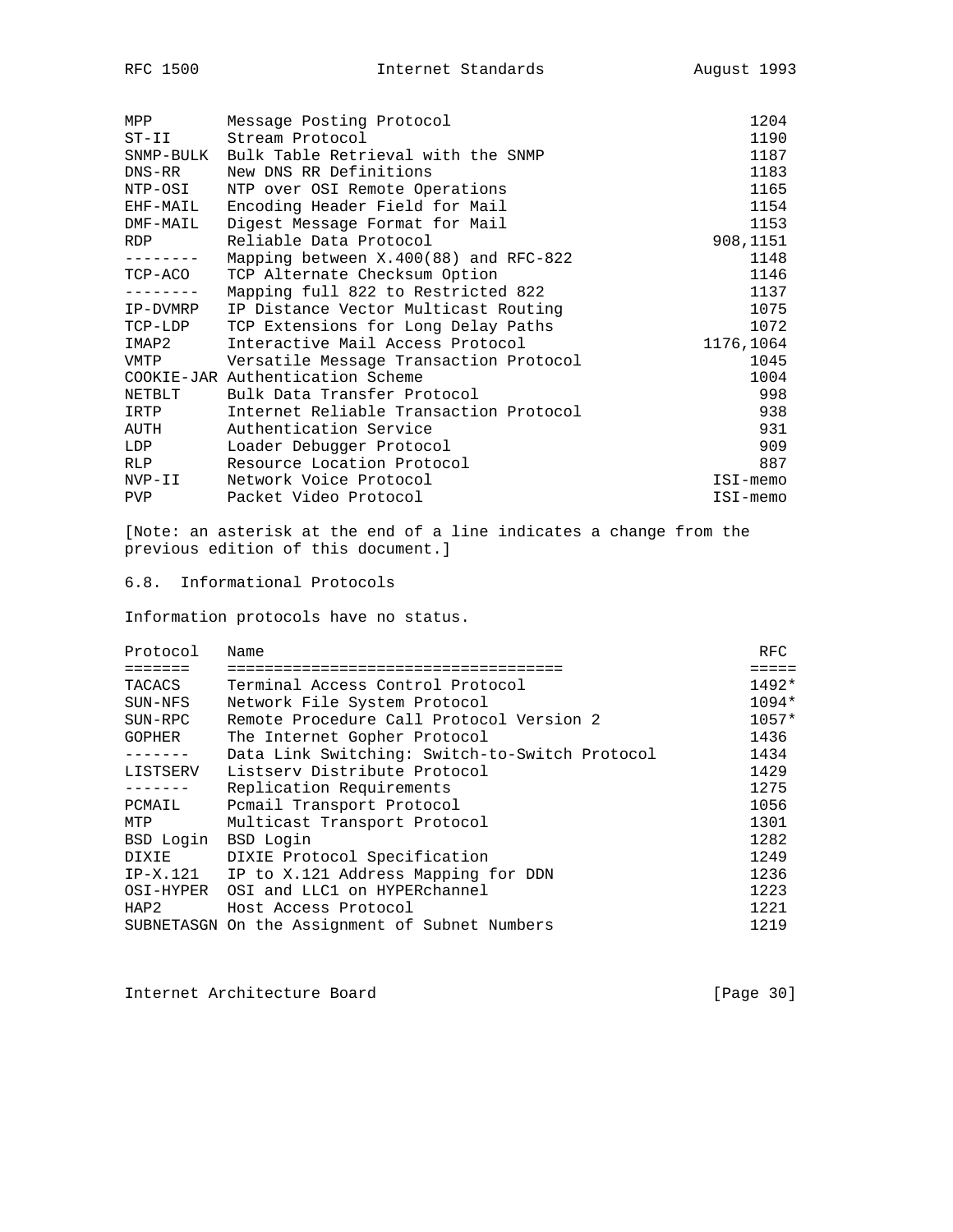|      | SNMP-TRAPS Defining Traps for use with SNMP | 1215 |
|------|---------------------------------------------|------|
| DAS  | Directory Assistance Service                | 1202 |
| MD4  | MD4 Message Digest Algorithm                | 1186 |
| LPDP | Line Printer Daemon Protocol                | 1179 |

# 6.9. Historic Protocols

All Historic protocols have Not Recommended status.

| Protocol         | Name                                       | RFC             |
|------------------|--------------------------------------------|-----------------|
| <b>=======</b>   |                                            | $=$ $=$ $=$ $=$ |
|                  | OIM-MIB-II OSI Internet Management: MIB-II | $1214*$         |
| IMAP3            | Interactive Mail Access Protocol Version 3 | $1203*$         |
| $IP-ARC$         | Transmitting IP Traffic over ARCNET Nets   | $1201*$         |
| SUN-RPC          | Remote Procedure Call Protocol Version 1   | $1050*$         |
| $802.4 - MIP$    | IEEE 802.4 Token Bus MIB                   | 1230            |
| CMOT             | Common Management Information Services     | 1189            |
| PPP-INIT         | PPP Initial Configuration Options          | 1172            |
| MSP              | Message Send Protocol                      | 1159            |
| --------         | Mail Privacy: Procedures                   | 1113            |
| --------         | Mail Privacy: Key Management               | 1114            |
|                  | Mail Privacy: Algorithms                   | 1115            |
| NFILE            | A File Access Protocol                     | 1037            |
| HOSTNAME         | HOSTNAME Protocol                          | 953             |
| SFTP             | Simple File Transfer Protocol              | 913             |
| SUPDUP           | SUPDUP Protocol                            | 734             |
| <b>BGP</b>       | Border Gateway Protocol                    | 1163,1164       |
| MIB-I            | $MTB-T$                                    | 1156            |
| SGMP             | Simple Gateway Monitoring Protocol         | 1028            |
| HEMS             | High Level Entity Management Protocol      | 1021            |
| STATSRV          | Statistics Server                          | 996             |
| POP <sub>2</sub> | Post Office Protocol, Version 2            | 937             |
| RATP             | Reliable Asynchronous Transfer Protocol    | 916             |
| HFEP             | Host - Front End Protocol                  | 929             |
| THINWIRE         | Thinwire Protocol                          | 914             |
| HMP              | Host Monitoring Protocol                   | 869             |
| GGP              | Gateway Gateway Protocol                   | 823             |
| <b>RTELNET</b>   | Remote Telnet Service                      | 818             |
| <b>CLOCK</b>     | DCNET Time Server Protocol                 | 778             |
| MPM              | Internet Message Protocol                  | 759             |
| NETRJS           | Remote Job Service                         | 740             |
| <b>NETED</b>     | Network Standard Text Editor               | 569             |
| RJE              | Remote Job Entry                           | 407             |
| XNET             | Cross Net Debugger                         | IEN-158         |
|                  | NAMESERVER Host Name Server Protocol       | IEN-116         |

Internet Architecture Board [Page 31]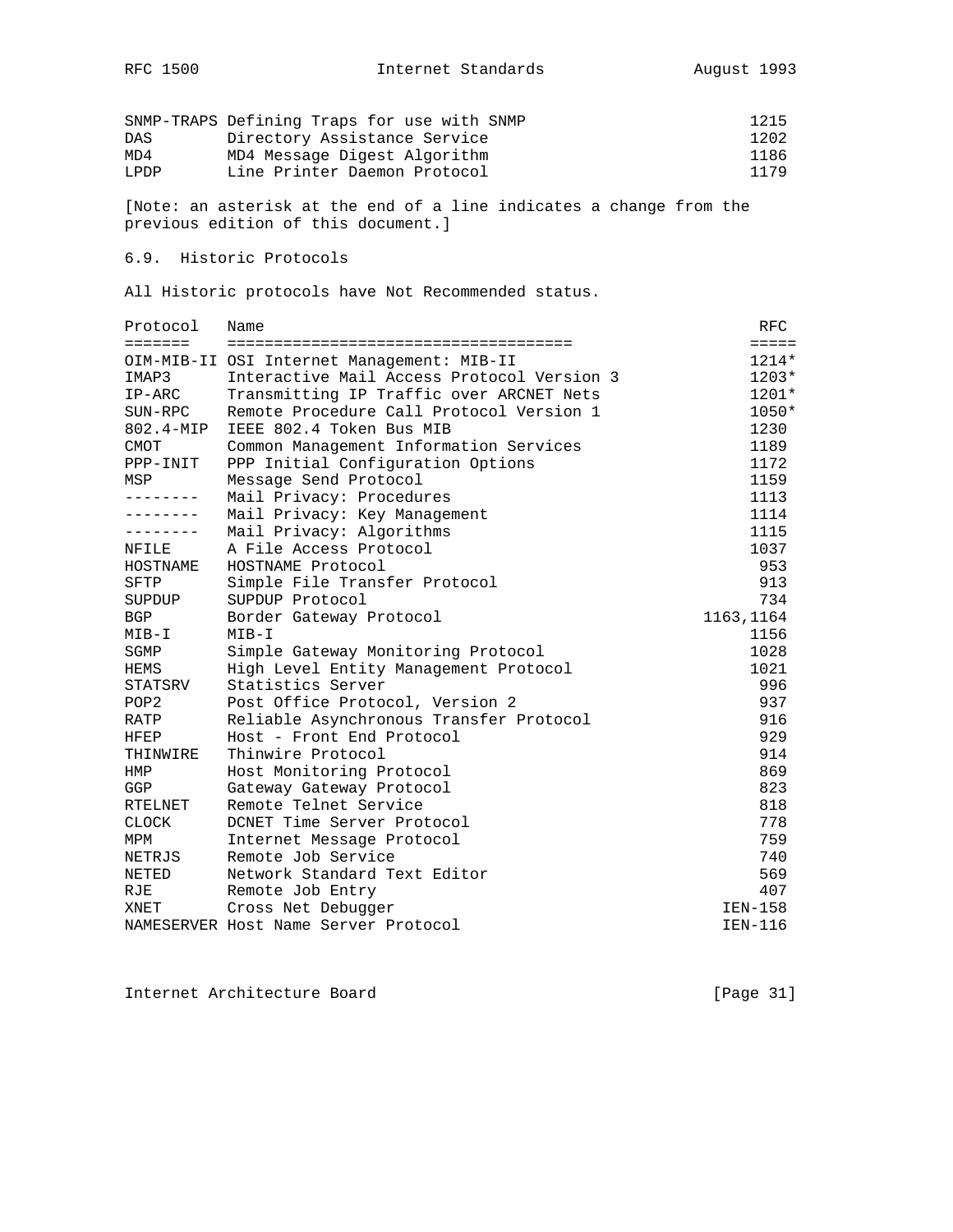MUX Multiplexing Protocol **IEN-90** GRAPHICS Graphics Protocol NIC-24308

[Note: an asterisk at the end of a line indicates a change from the previous edition of this document.]

7. Contacts

7.1. IAB, IETF, and IRTF Contacts

7.1.1. Internet Architecture Board (IAB) Contact

 Please send your comments about this list of protocols and especially about the Draft Standard Protocols to the Internet Architecture Board care of Bob Braden, IAB Executive Director.

Contacts:

 Bob Braden Executive Director of the IAB USC/Information Sciences Institute 4676 Admiralty Way Marina del Rey, CA 90292-6695

1-310-822-1511

Braden@ISI.EDU

 Christian Huitema Chair of the IAB INRIA, Sophia-Antipolis 2004 Route des Lucioles BP 109 F-06561 Valbonne Cedex France

+33 93 65 77 15

Christian.Huitema@MIRSA.INRIA.FR

Internet Architecture Board [Page 32]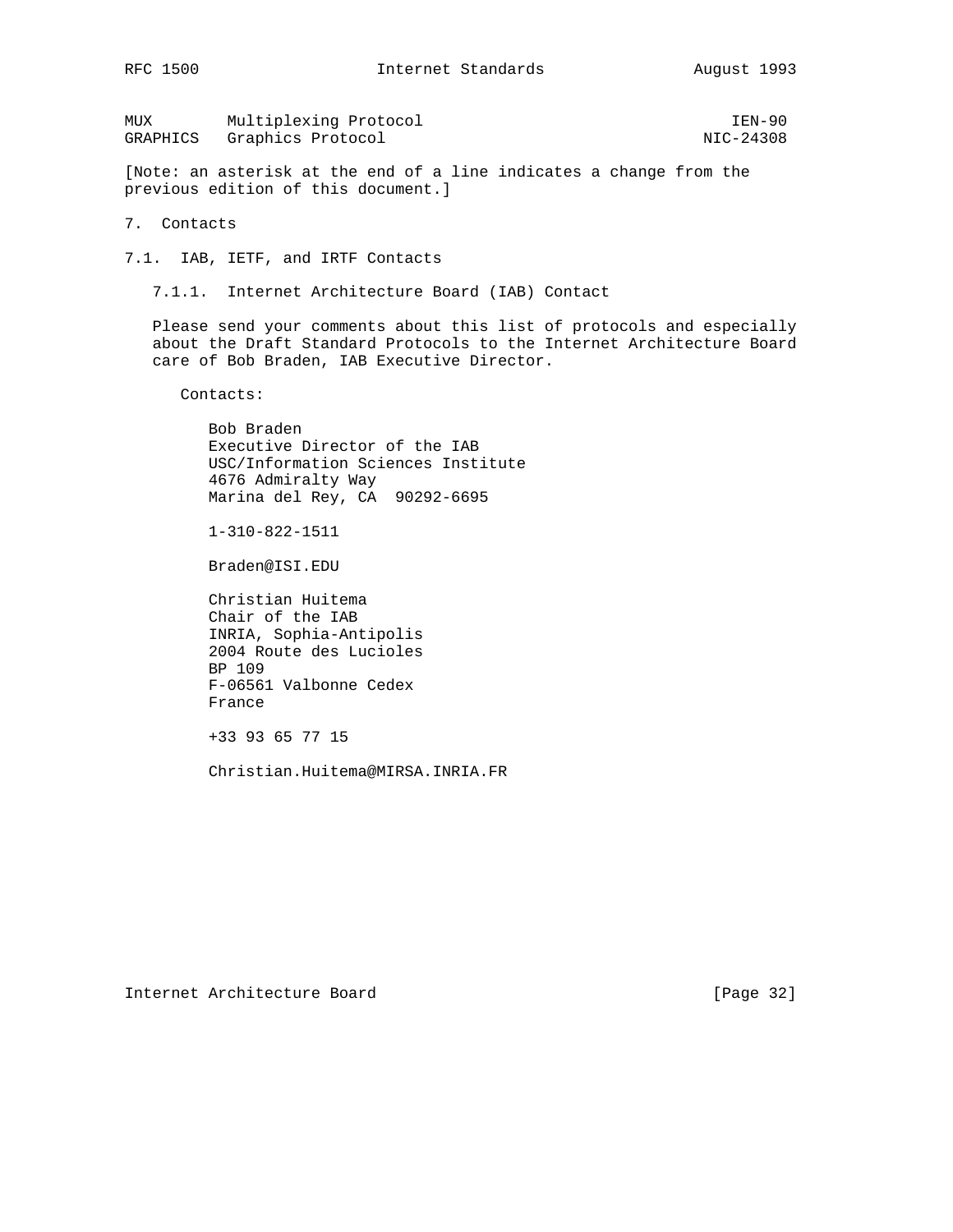7.1.2. Internet Engineering Task Force (IETF) Contact

Contacts:

 Phill Gross Chair of the IETF Advanced Network and Services 100 Clearbrook Road Elmsford, NY 10523

1-914-789-5300

PGross@ANS.NET

 John Stewart IESG Secretary Corporation for National Research Initiatives 1895 Preston White Drive, Suite 100 Reston, VA 22091

1-703-620-8990

jstewart@CNRI.RESTON.VA.US

 Steve Coya Executive Director of the IETF Corporation for National Research Initiatives 1895 Preston White Drive, Suite 100 Reston, VA 22091

1-703-620-8990

scoya@CNRI.RESTON.VA.US

Internet Architecture Board [Page 33]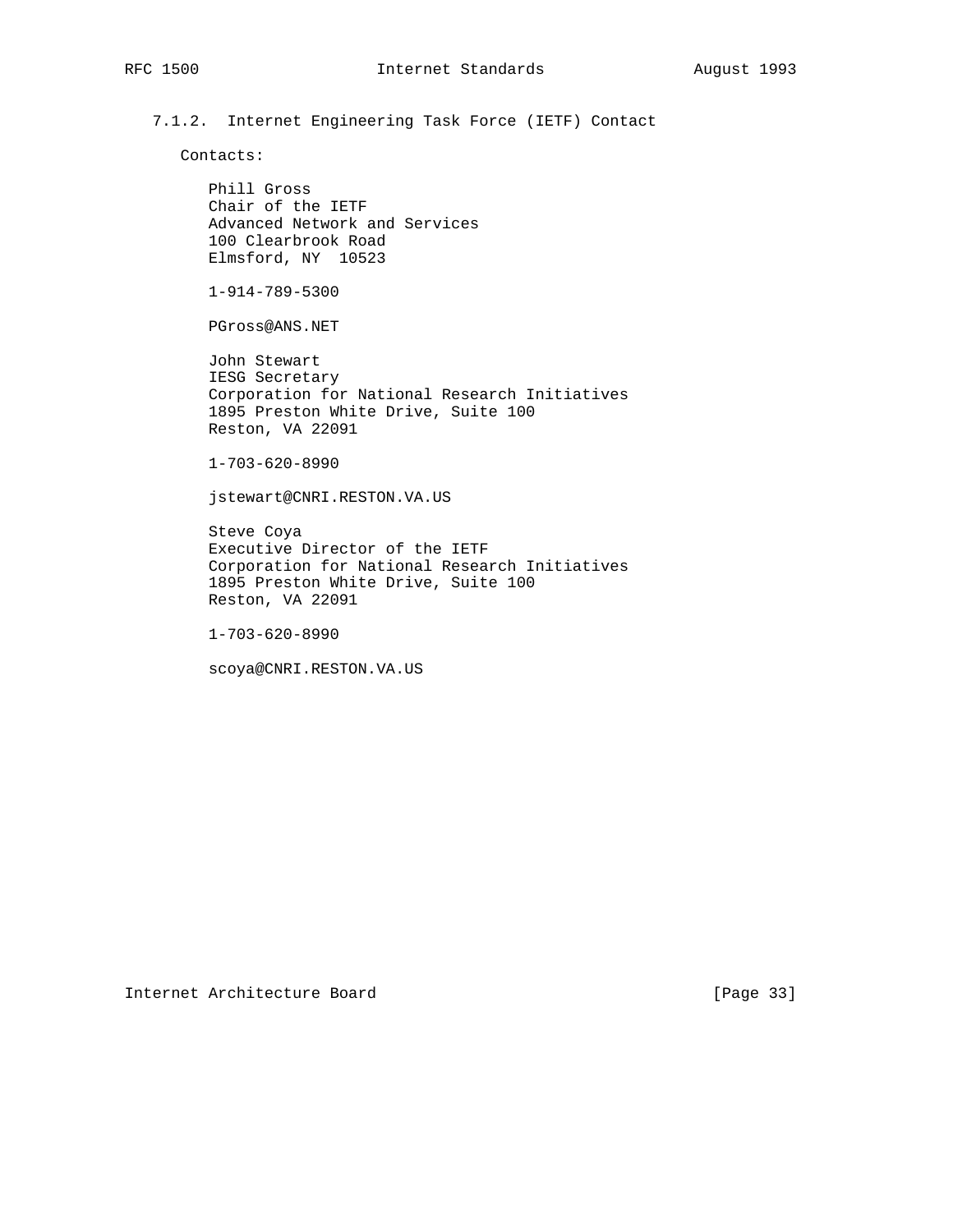7.1.3. Internet Research Task Force (IRTF) Contact

Contact:

 Jon Postel Chair of the IRTF USC/Information Sciences Institute 4676 Admiralty Way Marina del Rey, CA 90292-6695

1-310-822-1511

Postel@ISI.EDU

7.2. Internet Assigned Numbers Authority Contact

Contact:

 Joyce K. Reynolds Internet Assigned Numbers Authority USC/Information Sciences Institute 4676 Admiralty Way Marina del Rey, CA 90292-6695

1-310-822-1511

IANA@ISI.EDU

 The protocol standards are managed by the Internet Assigned Numbers Authority.

 Please refer to the document "Assigned Numbers" (RFC-1340) for further information about the status of protocol documents. There are two documents that summarize the requirements for host and gateways in the Internet, "Host Requirements" (RFC-1122 and RFC-1123) and "Gateway Requirements" (RFC-1009).

 How to obtain the most recent edition of this "Internet Official Protocol Standards" memo:

 The file "in-notes/internet-standards.txt" may be copied via FTP from the VENERA.ISI.EDU computer using the FTP username "anonymous" and FTP password "guest".

Internet Architecture Board [Page 34]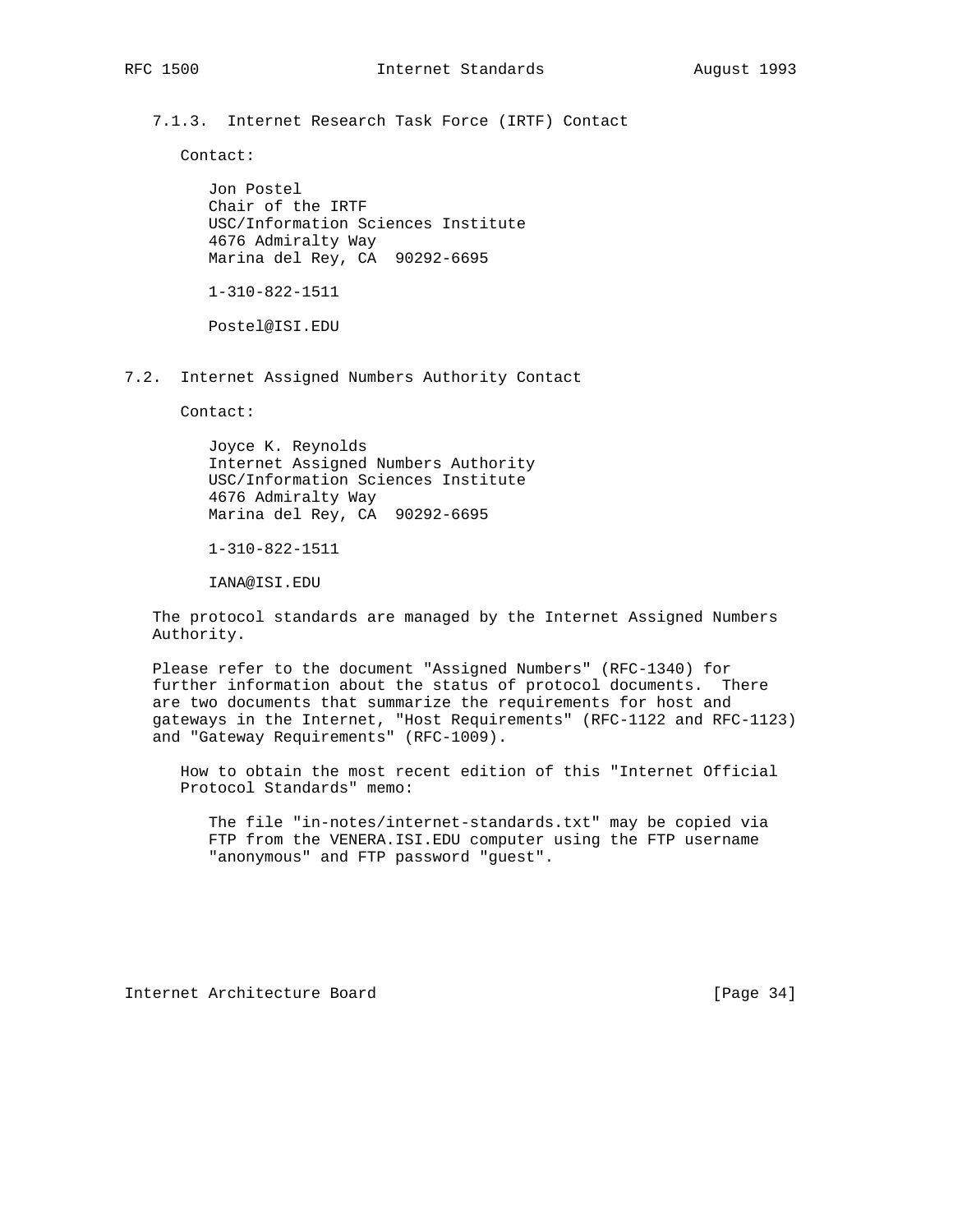7.3. Request for Comments Editor Contact

Contact:

 Jon Postel RFC Editor USC/Information Sciences Institute 4676 Admiralty Way Marina del Rey, CA 90292-6695

1-310-822-1511

RFC-Editor@ISI.EDU

 Documents may be submitted via electronic mail to the RFC Editor for consideration for publication as RFC. If you are not familiar with the format or style requirements please request the "Instructions for RFC Authors". In general, the style of any recent RFC may be used as a guide.

7.4. The Network Information Center and Requests for Comments Distribution Contact

> RFC's may be obtained from DS.INTERNIC.NET via FTP, WAIS, and electronic mail. Through FTP, RFC's are stored as rfc/rfcnnnn.txt or rfc/rfcnnnn.ps where 'nnnn' is the RFC number. Login as "anonymous" and provide your e-mail address as the password. Through WAIS, you may use either your local WAIS client or telnet to DS.INTERNIC.NET and login as "wais" (no password required) to access a WAIS client. Help information and a tutorial for using WAIS are available online. The WAIS database to search is "rfcs".

 Directory and Database Services also provides a mail server interface. Send a mail message to mailserv@ds.internic.net and include any of the following commands in the message body:

| document-by-name rfcnnnn  | where 'nnnn' is the RFC number<br>The text version is sent.    |
|---------------------------|----------------------------------------------------------------|
| file /ftp/rfc/rfcnnnn.yyy | where 'nnnn' is the RFC number.<br>and 'yyy' is 'txt' or 'ps'. |
| help                      | to get information on how to use<br>the mailserver.            |

 The InterNIC directory and database services collection of resource listings, internet documents such as RFCs, FYIs, STDs, and Internet Drafts, and publicly accessible databases are also

Internet Architecture Board [Page 35]